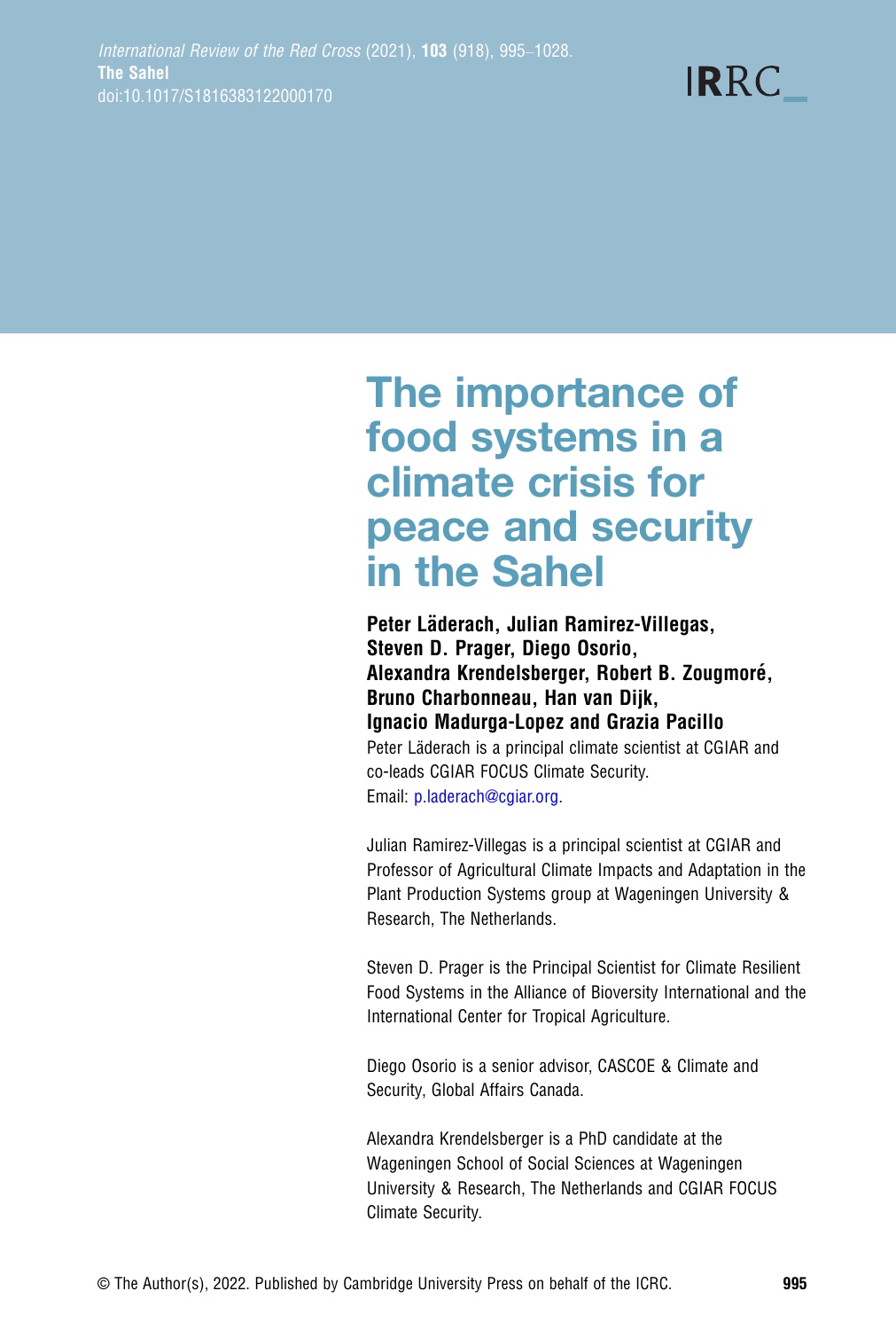Robert B. Zougmoré is a principal scientist and leads the West Africa Program of the Accelerating Impact of CGIAR Climate Research for Africa (AICCRA) at the Alliance of Bioversity International and CIAT, Senegal.

Bruno Charbonneau is Professor of International Studies and Director of the Centre for Security and Crisis Governance (CRITIC) at the Royal Military College Saint-Jean, Canada.

Han van Dijk is Professor at the Sociology of Development and Change group, Wageningen University & Research, The Netherlands.

Ignacio Madurga-Lopez is a climate security specialist at CGIAR and the focal point of CGIAR Focus Climate Security in Latin America and the Caribbean.

Grazia Pacillo is a senior scientist and evaluator at CGIAR and co-leads CGIAR FOCUS Climate Security.

## Abstract

Conflicts are increasingly analysed as exhibiting a stealth complexity in which triggers and consequences are intricately linked to climate, environmental degradation and the struggle to control a finite pool of natural resources. The climate crisis is a multifaceted reality and, against this background, many pressing priorities compete with each other. The disruptive effect of climate variability and change on food systems is particularly acute and constitutes a direct and tangible threat to livelihoods globally. The objective of this paper is to demonstrate and discuss the importance of food systems under a climate crisis in exacerbating conflicts in the Sahelian region and propose interventions beyond and complementary to the usual military and security solutions. We demonstrate for the Sahel that (i) climate hazards are frequent and exposure to climate variability is high, (ii) hotspots of high climate variability and conflict exist, and (iii) impact pathways by which climate exacerbates food systems that can lead to conflicts are documented in the literature. While these three findings suggest clear links between conflict and climate, we find that (iv) current peace indices do not include climate and food systems indicators and therefore provide an uncomplete picture, and (v) food systems programming for climate adaptation has so far not explicitly considered peace and security outcomes. Furthermore, we propose that food systems programming that truly tackles the climate crisis should take more explicit account of peace and security outcomes in conflict-affected areas.

Keywords: Sahel, food systems, peace, security, conflict, climate.

r r r r r r r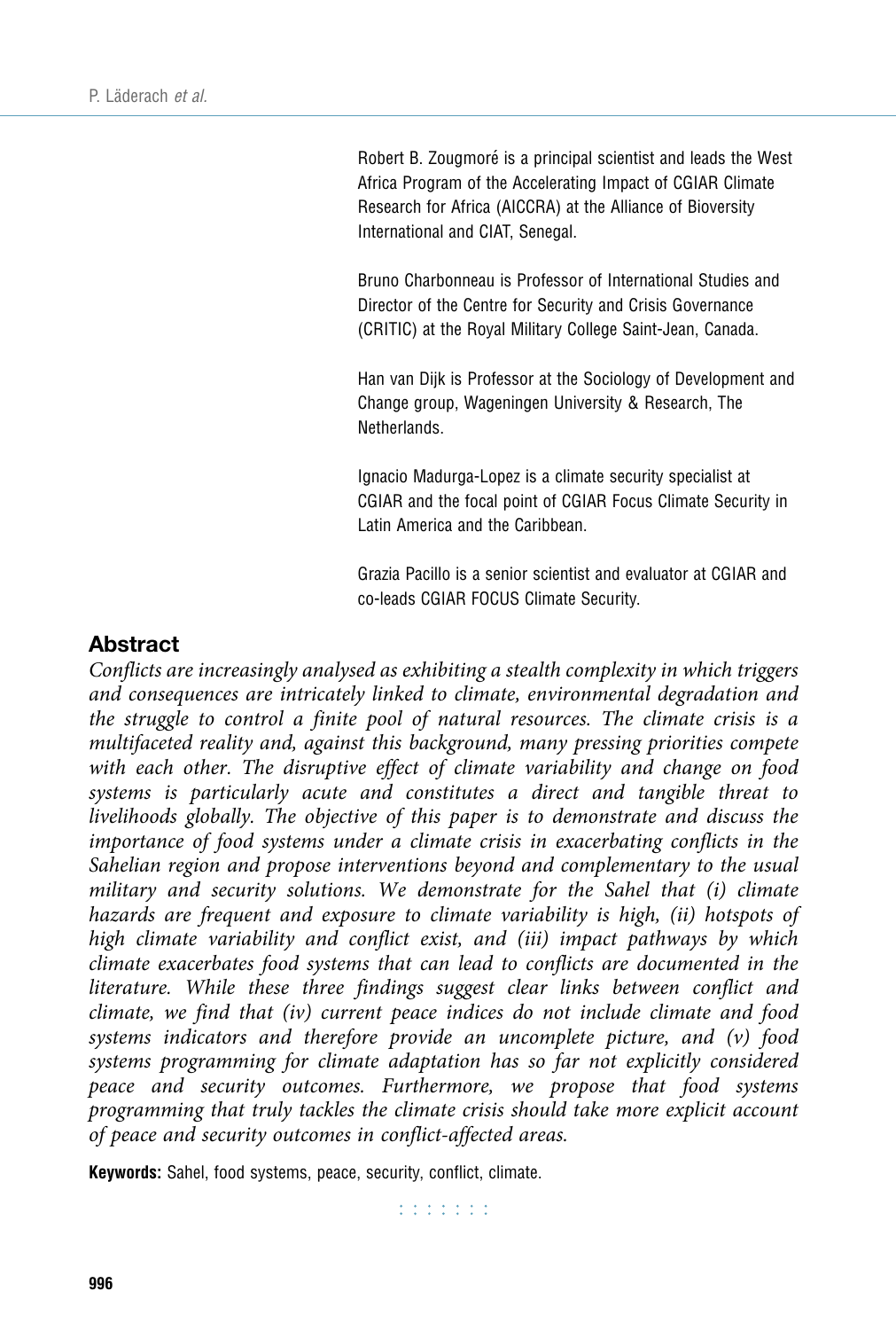# Introduction

Analysing conflicts in the 21st century reveals a paradigm shift. In the past, violence, in its different manifestations, seemed to be rooted in political, geostrategic or ideological frameworks. However, this vision is changing. Conflicts are  $increasingly complex$ , and their triggers and consequences are intricately linked to climate, $\frac{2}{3}$  environmental degradation<sup>3</sup> and the struggle to control a finite pool of natural resources.4 More and more, the scientific literature confirms that climate change triggers or aggravates security threats,<sup>5</sup> such as food insecurity, which are linked to different types of conflicts.<sup>6</sup> The current scientific literature does not display an exact consensus on the interface between climate and conflict. Yet, there is a generally accepted view that climate is a threat multiplier. The United Nations Security Council debates its impact on peace,7 but failed to pass a resolution on climate change and security because of the use of veto, whilst the Biden administration has made it official that "climate change will be the center of [U.S.] national security and foreign policy",<sup>8</sup> despite the fact that exact mapping of this relationship remains elusive. Systemic and highly contextual lenses are needed to capture the whole set of direct and indirect channels and

- 1 Christian Almer and Stefan Boes, "Climate (Change) and Conflict: Resolving a Puzzle of Association and Causation", SSRN Electronic Journal, 2012.
- 2 Daniel Abrahams and Edward R. Carr, "Understanding the Connections Between Climate Change and Conflict: Contributions from Geography and Political Ecology", Current Climate Change Reports, Vol. 3, No. 4, 2017; Tor A. Benjaminsen et al., "Does Climate Change Drive Land-use Conflicts in the Sahel?", Journal of Peace Research, Vol. 49, No. 1, 2012; Ole Magnus Theisen, Nils Petter Gleditsch and Halvard Buhaug, "Is Climate Change a Driver of Armed Conflict?", Climatic Change, Vol. 117, No. 3, 2013; Katharine J. Mach et al., "Climate as a Risk Factor for Armed Conflict", Nature, Vol. 571, 2019; Marshall B. Burke et al., "Warming Increases the Risk of Civil War in Africa", PNAS, Vol. 106, No. 49, 2009.
- 3 Clionadh Raleigh and Henrik Urdal, "Climate Change, Environmental Degradation and Armed Conflict", Political Geography, Vol. 26, No. 6, 2007.
- 4 Hanne Seter, Ole Magnus Theisen and Janpeter Schilling, "All About Water and Land? Resource-Related Conflicts in East and West Africa Revisited", GeoJournal, Vol. 83, No. 1, 2018; Nam Nguyen, Diego Osorio and Peter Läderach, "Policy Note 1: The Role of Climate and Food Systems Science in Conflict Prevention and Peacebuilding", CGIAR Climate Security Webinar Series, August 2020, available at: [https://hdl.](https://hdl.handle.net/10568/110941) [handle.net/10568/110941](https://hdl.handle.net/10568/110941) (all internet references were accessed in April 2022); Claudia W. Sadoff, Edoardo Borgomeo and Dominick de Waal, Turbulent Waters: Pursuing Water Security in Fragile Contexts, Report, World Bank, Washington, DC, 2017; Christopher K. Butler and Scott Gates, "African Range Wars: Climate, Conflict, and Property Rights", Journal of Peace Research, Vol. 49, No. 1, 2012.
- 5 Nina von Uexkull et al., "Civil Conflict Sensitivity to Growing-Season Drought", PNAS, Vol. 113, No. 44, 2016; Halvard Buhaug et al., "Climate Variability, Food Production Shocks, and Violent Conflict in Sub-Saharan Africa", Environmental Research Letters, Vol. 10, No. 12, 2015.
- 6 H. Seter, O. M. Theisen and J. Schilling, above note 4, p. 2; Nam Nguyen et al., "Policy Note 4: Climate Security in the Sahel", CGIAR Climate Security Webinar Series, November 2020, available at: [https://hdl.](https://hdl.handle.net/10568/110944) [handle.net/10568/110944](https://hdl.handle.net/10568/110944).
- 7 United Nations Security Council, Chair's Summary of the Open Debate of the Security Council Held on 25 January 2019 on the Subject "Addressing the Impacts of Climate-Related Disasters on International Peace and Security", UN Doc. S/2019/113, 7 February 2019.
- 8 White House Briefing Room, "Remarks by President Biden Before Signing Executive Actions on Tackling Climate Change, Creating Jobs, and Restoring Scientific Integrity", Speeches and Remarks, 27 January 2021, available at: [https://www.whitehouse.gov/briefing-room/speeches-remarks/2021/01/27/remarks](https://www.whitehouse.gov/briefing-room/speeches-remarks/2021/01/27/remarks-by-president-biden-before-signing-executive-actions-on-tackling-climate-change-creating-jobs-and-restoring-scientific-integrity/)[by-president-biden-before-signing-executive-actions-on-tackling-climate-change-creating-jobs-and](https://www.whitehouse.gov/briefing-room/speeches-remarks/2021/01/27/remarks-by-president-biden-before-signing-executive-actions-on-tackling-climate-change-creating-jobs-and-restoring-scientific-integrity/)[restoring-scientific-integrity/.](https://www.whitehouse.gov/briefing-room/speeches-remarks/2021/01/27/remarks-by-president-biden-before-signing-executive-actions-on-tackling-climate-change-creating-jobs-and-restoring-scientific-integrity/)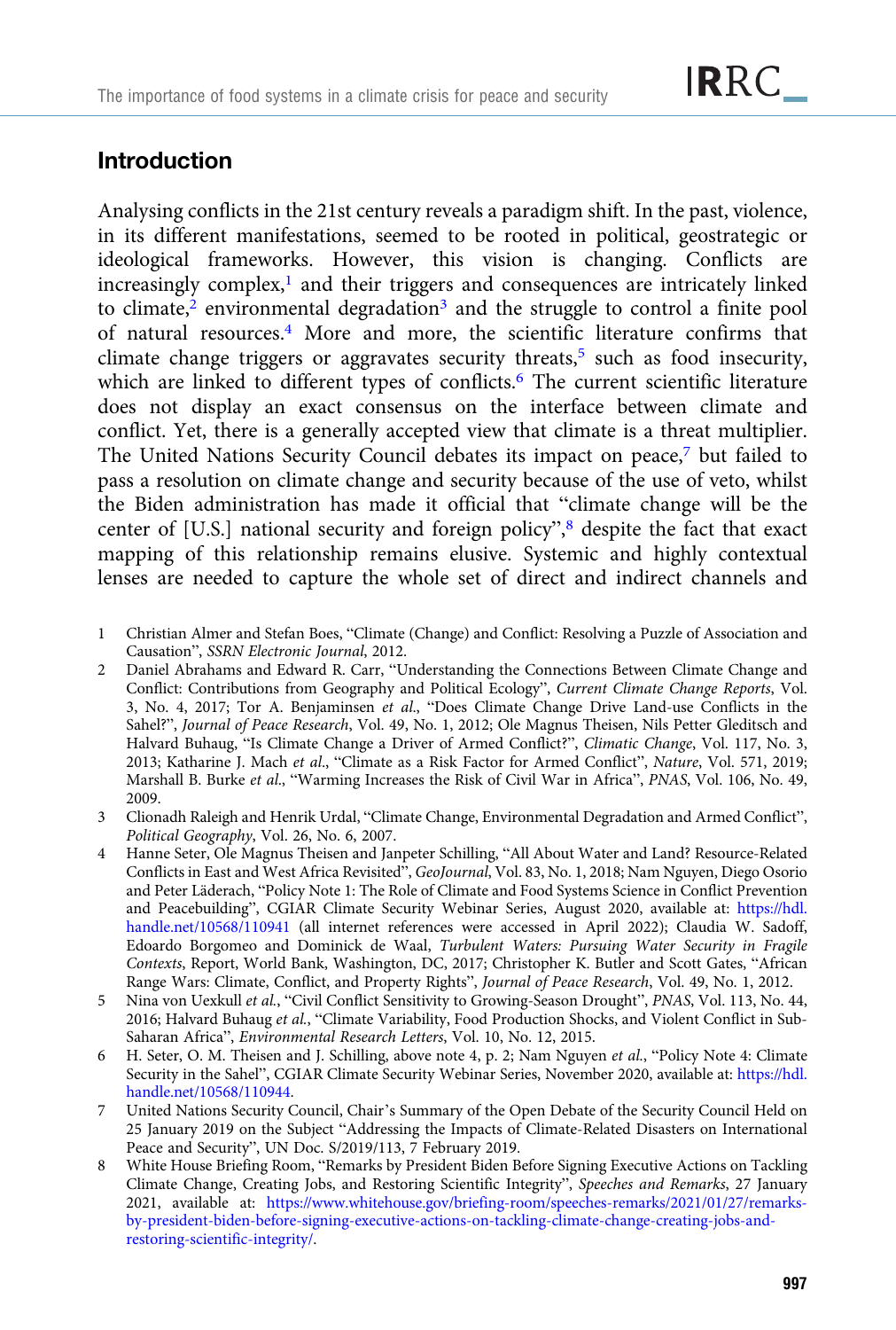feedback loops across different existing risks and insecurities to accurately represent the highly intertwined relationships across the entire climate–security nexus.

Often, the poorest and most marginalized groups in society are overexposed to climate hazards and suffer the most from the impact of social, economic and political insecurity.9 The climate crisis is a multifaceted reality and, against this background, many pressing priorities, such as food security, adaptation, mitigation, economic growth and development, compete with each other. The disruptive effect of climate variability and change on food systems is particularly acute and constitutes a direct and tangible threat to livelihoods globally.10 Food is a basic human need, and climate variability and change place it at risk for millions of people, which translates into potential pathways to conflict and violence. One can conclude that in the large spectrum from conflict prevention to peacebuilding, disruption of food systems and the ensuing devastating consequences for food security register as key elements within any conflict analysis or policy. This raises a fundamental question: Does current peace and conflict thinking integrate climate and food systems viewpoints? The answer is no or not enough. From a systemic perspective, the intricate linkages between climate, food systems and conflict call for a dynamic integration of diverse sources of knowledge to develop new strategies that address the root causes.11 The strained resilience of vulnerable populations, exposed to higher risks of disease, insecurity, hunger and violence, requires new approaches to counter those trends.12 Additionally, beyond the humanitarian realm,<sup>13</sup> the institutional security architecture overseeing climate dynamics,<sup>14</sup> and the policies it generates, should be adjusted to address the complexity of conflicts rooted in the lethal combination of climate and environmental changes and faulty governance.15 Food systems in a climate crisis are a key component for the 21st century's peace and security operations, policy and finance.

The semi-arid transitional zone between the Sahara Desert and the savannas to the south, known as the Sahel, is one of the most fragile regions in the world.16 The Organisation for Economic Co-operation and Development (OECD) comprehensively assesses the fragility of states in relation to political,

- 9 Clionadh Raleigh et al., "Introducing ACLED: An Armed Conflict Location and Event Dataset: Special Data Feature", Journal of Peace Research, Vol. 47, No. 5, 2010.
- 10 Ana Maria Loboguerrero et al., "Perspective Article: Actions to Reconfigure Food Systems", Global Food Security, Vol. 26, 2020.
- 11 Peter Läderach et al., "Food Systems for Peace and Security in a Climate Crisis", The Lancet Planetary Health, Vol. 5, No. 5, 2021.
- 12 H. Buhaug et al., above note 5.
- 13 Bingying Liu, "Why the Climate Crisis is a Humanitarian Emergency", OCHA Exposure, 27 January 2021, available at: [https://unocha.exposure.co/why-the-climate-crisis-is-a-humanitarian-emergency.](https://unocha.exposure.co/why-the-climate-crisis-is-a-humanitarian-emergency)
- 14 Florian Krampe, Climate Change, Peacebuilding, and Sustaining Peace, Policy Brief, Stockholm International Peace Research Institute (SIPRI), Stockholm, 2019; Florian Krampe and Malin Mobjörk, "Responding to Climate-Related Security Risks: Reviewing Regional Organizations in Asia and Africa", Current Climate Change Reports, Vol. 4, No. 4, 2018.
- 15 Tarek Ghani and Robert Malley, "Climate Change Doesn't Have to Stoke Conflict", Foreign Affairs, 28 September 2020, available at: [https://www.foreignaffairs.com/articles/ethiopia/2020-09-28/climate](https://www.foreignaffairs.com/articles/ethiopia/2020-09-28/climate-change-doesnt-have-stoke-conflict)[change-doesnt-have-stoke-conflict](https://www.foreignaffairs.com/articles/ethiopia/2020-09-28/climate-change-doesnt-have-stoke-conflict).
- 16 Laura Freeman, "Environmental Change, Migration, and Conflict in Africa: A Critical Examination of the Interconnections", Journal of Environment & Development, Vol. 26, No. 4, 2017.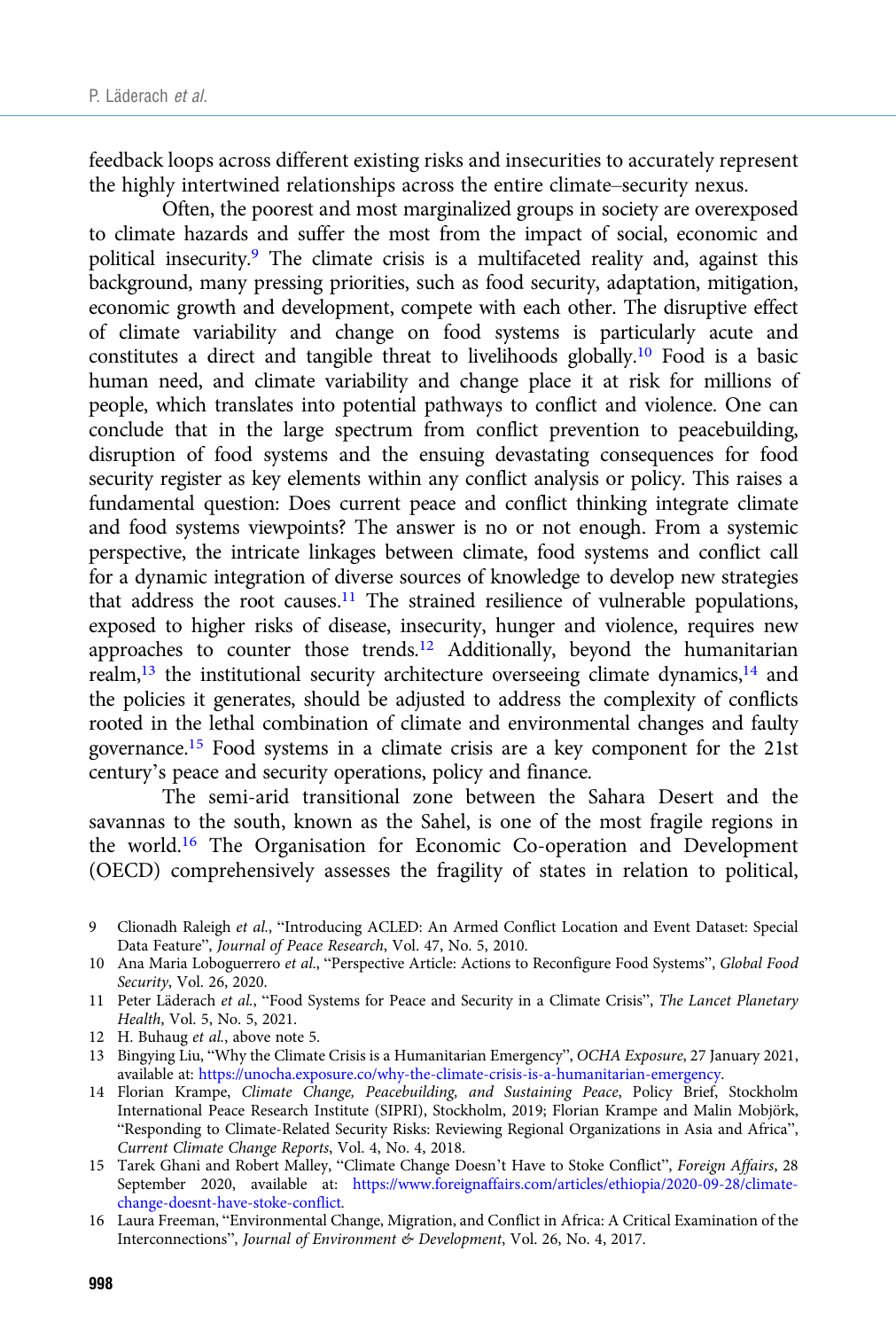societal, security, environmental and economic fragility. The OECD characterizes all Sahelian countries bar Senegal as either fragile or extremely fragile.<sup>17</sup> There is a microcosm of localized conflict driven by natural resource scarcity and ethnic identities.18 An overwhelming majority of conflicts along the semi-arid regions arise locally.<sup>19</sup> Increasingly variable seasonal weather cycles have pushed traditional herders and farmers of different ethnic groups towards the edge of their communal resilience.20 The impact of climate variability on basic subsistence conditions first became apparent during the devastating twenty-five-year drought in the Sahel from 1968 to 1993, which destabilized rural livelihoods and sparked a major humanitarian crisis.<sup>21</sup> Food systems, including agriculture and livestock, are heavily reliant on sufficient precipitation, meaning that variability and climate extremes will contribute to crop failures and livestock deaths, causing economic losses and undermining food security<sup>22</sup> and may exacerbate tensions and conflicts.<sup>23</sup>

The objective of this paper is to demonstrate and discuss the importance of food systems under a climate crisis in exacerbating conflicts in the Sahelian region and propose interventions beyond and complementary to the usual military and security solutions. We firstly present climate hazard and exposure maps, climate and conflict hot spots maps and describe pathways on how climate exacerbates food systems and increases the potential for conflict and grievances. Secondly, we analyse existing peace indices, their shortcomings in addressing the climate and food systems dimension and how they compare to indices of food security, climate exposure and vulnerabilities, to showcase the importance for peace. Thirdly, we present examples of current research and development (R&D) in agricultural and food systems activities and their potential to strengthen resilience, peace and security across the Sahel. We conclude by classifying R&D agriculture and foods systems activities according to their drivers of conflict.

# Results Chapter 1: Climate and food system drivers of conflict

Sahel: A climate-stressed region

Agriculture and livelihoods in the Sahel are dangerously exposed to a plethora of climate hazards. To understand the extent to which different hazards occur across the Sahel under future climates, we mapped their occurrence using a combination

- 17 OECD, State of Fragility 2020, Report, OECD Publishing, Paris, 2020; Marie Trémolières, Olivier J. Walther and Steven M. Radil, The Geography of Conflict in North and West Africa, Report, OECD Publishing, Paris, 2020.
- 18 Carl-Friedrich Schleussner et al., "Armed-Conflict Risks Enhanced by Climate-Related Disasters in Ethnically Fractionalised Countries", PNAS, Vol. 113, No. 33, 2016.
- 19 K. J. Mach et al., above note 2, p. 2; M. B. Burke et al., above note 2, p. 2.
- 20 M. Trémolières, O. J. Walther and S. M. Radil, above note 17.
- 21 Epule Epule et al., "The Causes, Effects and Challenges of Sahelian Droughts: A Critical Review", Regional Environmental Change, Vol. 14, No. 1, 2014.
- 22 N. von Uexkull et al., above note 5, p. 2.
- 23 M. B. Burke et al., above note 2, p. 2.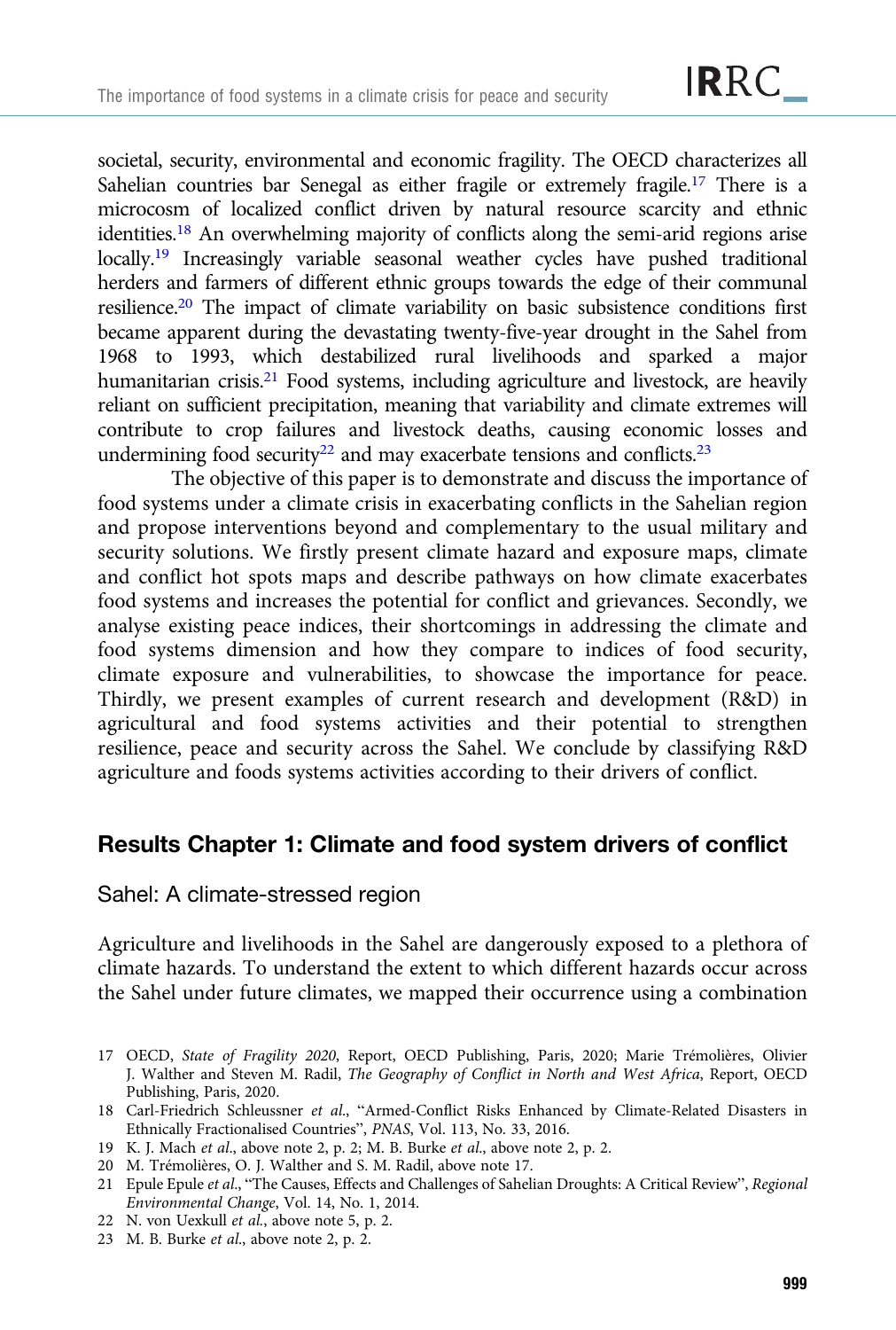of geospatial data and modelling approaches. We considered a total of four hazards, namely, drought, high temperatures, waterlogging, and precipitation extremes. Drought was calculated using the Thornthwaite aridity index (THAI) and the number of days with water stress (NDWS). Heat stress was computed using the number of days above 40°C (HTS, crops), the thermal–humidity index (THI, for cattle)<sup>24</sup> and the heat index (HI, for humans).<sup>25</sup> Waterlogging was computed as the number of days in which the soil is above field capacity (NDWL) using a simple water balance model<sup>26</sup> driven by daily meteorological data and soil hydrological properties (from SoilGrids1km).<sup>27</sup> Finally, precipitation extremes are calculated as the interannual coefficient of variation (CV) of total annual precipitation. All hazards were computed for the 2030s (2020–2049) for the representative concentration pathway 8.5 (RCP 8.5) using daily bias-corrected climate model data<sup>28</sup> with input daily historical data from Funk et al.<sup>29</sup> for precipitation and Funk et al.<sup>30</sup> for temperatures. For each hazard indicator we finally calculated the long-term average (2020–2049).

[Figure 1](#page-6-0) shows the overlay between all hazard indicators [\(Figure 1A\)](#page-6-0), as well as specific combinations between these hazards (heat–drought in [Figure 1B;](#page-6-0) drought– extremes in [Figure 1C\)](#page-6-0). For the spatial overlays, each indicator was first classified in four categories or stress levels (0: mild or no stress; 1: moderate; 2: severe; 3: extreme). For any pixel that contains either cropland (derived from MapSPAM), $31$ cattle (derived from Gilbert et al.)<sup>32</sup> or human populations (derived from WorldPop. org, 2020), two indices were calculated: (i) the hazard score, corresponding to the average all six hazard indices and (ii) the hazard count, corresponding to the number of hazards that were in the severe and extreme categories. This resulted in the two geospatial layers that are plotted simultaneously in [Figure 1A](#page-6-0) (using a bivariate choropleth map). For [Figs. 1B](#page-6-0) and [1C](#page-6-0) heat stress (drought stress) was computed as the average of HTS, THI and HI (THAI and NDWS).

- 24 Jaber Rahimi et al., "Will Dairy Cattle Production in West Africa be Challenged by Heat Stress in the Future?", Climatic Change, Vol. 161, No. 4, 2020.
- 25 Colin Raymond, Tom Matthews and Radley M. Horton, "The Emergence of Heat and Humidity Too Severe for Human Tolerance", Science Advances, Vol. 6, No. 19, 2020; Claudia Di Napoli et al., "ERA5- HEAT: A Global Gridded Historical Dataset of Human Thermal Comfort Indices from Climate Reanalysis", Geoscience Data Journal, Vol. 8, No. 1, 2021.
- 26 Peter G. Jones and Philip K. Thornton, "Croppers to Livestock Keepers: Livelihood Transitions to 2050 in Africa due to Climate Change", Environmental Science & Policy, Vol. 12, No. 4, 2009.
- 27 Tomislav Hengl et al., "SoilGrids1km Global Soil Information Based on Automated Mapping", PLoS One, Vol. 9, 2014.
- 28 Carlos Navarro-Racines et al., "High-Resolution and Bias-Corrected CMIP5 Projections for Climate Change Impact Assessments", Scientific Data, Vol. 7, 2020.
- 29 Chris Funk et al., "The Climate Hazards Infrared Precipitation with Stations—A New Environmental Record for Monitoring Extremes", Scientific Data, Vol. 2, 2015.
- 30 Chris Funk et al., "A High-Resolution 1983-2016 T<sub>max</sub> Climate Data Record Based on Infrared Temperatures and Stations by the Climate Hazard Center", Journal of Climate, Vol. 32, No. 17, 2019.
- 31 Liangzhi You et al., Spatial Production Allocation Model (SPAM) 2010 v. 1.0, Dataset, International Food Policy Research Institute (IFPRI) and International Institute for Applied Systems Analysis (IIASA), Washington, DC, 2014.
- 32 Marius Gilbert et al., Global Cattle Distribution in 2010 (5 Minutes of Arc), Dataset, Université Libre de Bruxelles/Food and Agriculture Organization, 2018; Marius Gilbert et al., "Global Distribution Data for Cattle, Buffaloes, Horses, Sheep, Goats, Pigs, Chickens and Ducks in 2010", Scientific Data, Vol. 5, 2018.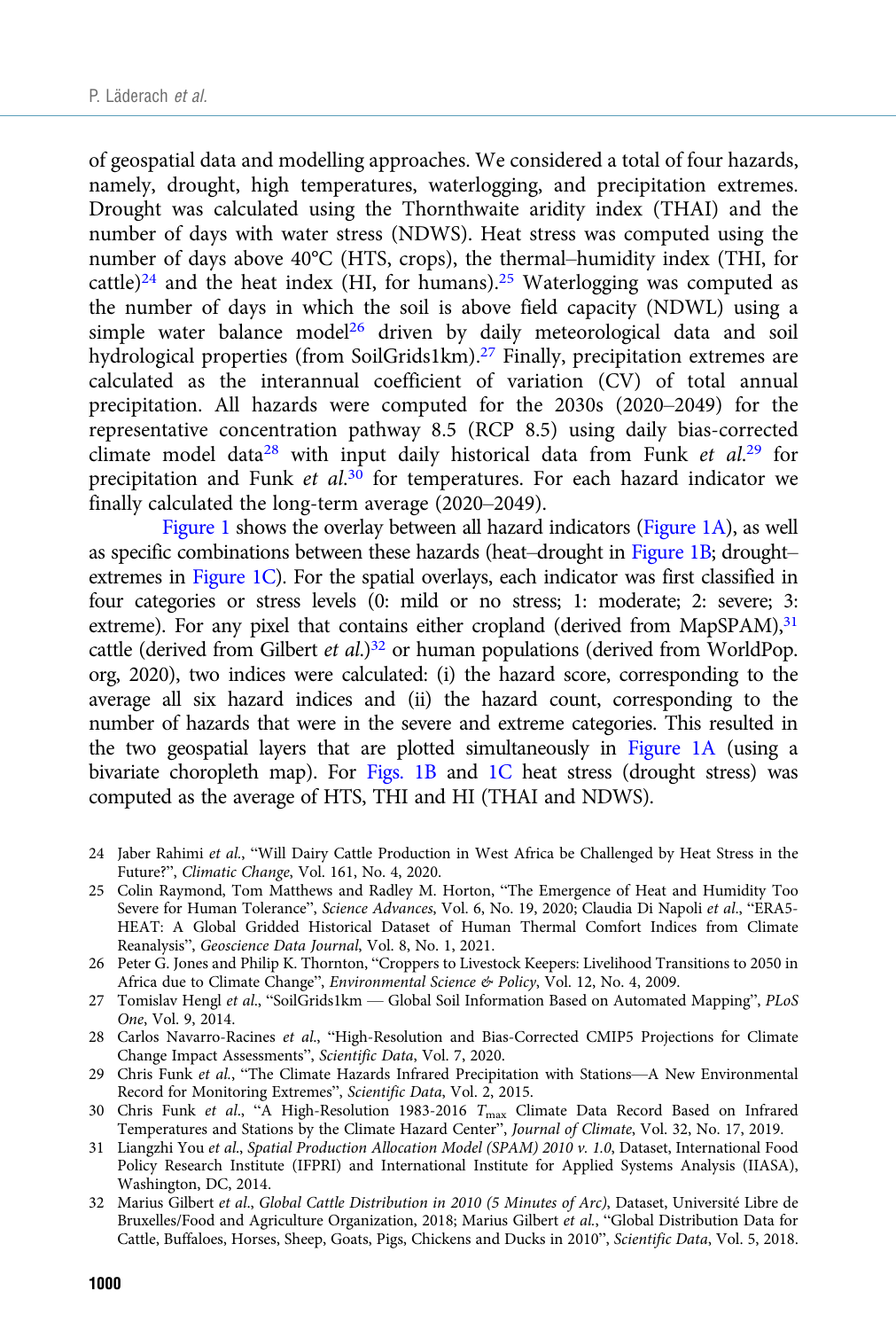<span id="page-6-0"></span>

Figure 1. Geographic distribution of climate hazards across the Sahel. (A) Overlay of seven climate hazard variables in 2030 (representative concentration pathway (RCP) 8.5); (B) overlay between heat and drought stress occurrence in 2030 (RCP 8.5); (C) overlay between precipitation (Prec.) variability and drought stress occurrence in 2030 (RCP 8.5); and (D) long-term historical (1981– 2016) average seasonal variation of heat, drought and waterlogging stress for an example location in Burkina Faso. Grey areas in panels A–C are either outside the Sahel or have no reported crops, livestock, or human population.

A substantial proportion of the Sahel shows co-occurrence of all the hazards analysed except waterlogging (dark blue and blue-green areas in Figure 1A). Especially for Mauritania, Mali, Niger and Chad, all these hazards have a severe intensity. Only in southern Chad is moderate waterlogging experienced. Drought and, to a lesser extent, excess water play an important role in determining crop productivity across the region because most (about 95%) of Sahelian food production occurs under rainfed conditions.33 Across the Sahel, drought can affect up to 80% of the total geographic area and up to 50% of the arable land in any given year. Productivity reductions can be in the range  $30-50\%,^{34}$  and crop failures are a common problem.<sup>35</sup> Temperaturedriven reductions in crop photosynthesis and crop reproductive capacity can also negatively impact crop production.<sup>36</sup> We find that most of the Sahel experiences the co-occurrence of severe and extreme heat and drought stress (Figure 1B). A smaller,

- 33 Liangzhi You et al., "What is the Irrigation Potential for Africa? A Combined Biophysical and Socioeconomic Approach", Food Policy, Vol. 36, No. 6, 2011; Hua Xie et al., "Can Sub-Saharan Africa Feed Itself? The Role of Irrigation Development in the Region's Drylands for Food Security", Water International, Vol. 43, No. 6, 2018.
- 34 Oscar Rojas, Anton Vrieling and Felix Rembold, "Assessing Drought Probability for Agricultural Areas in Africa with Coarse Resolution Remote Sensing Imagery", Remote Sensing of Environment, Vol. 115, No. 2, 2011; Wonsik Kim, Toshichika Iizumi and Motoki Nishimori, "Global Patterns of Crop Production Losses Associated with Droughts from 1983 to 2009", Journal of Applied Meteorology and Climatology, Vol. 58, No. 6, 2019.
- 35 B. Parkes, A. Challinor and K. Nicklin, "Crop Failure Rates in a Geoengineered Climate: Impact of Climate Change and Marine Cloud Brightening", Environmental Research Letters, Vol. 10, No. 8, 2015.
- 36 Edmar I. Teixeira et al., "Global Hot-Spots of Heat Stress on Agricultural Crops due to Climate Change", Agricultural and Forest Meteorology, Vol. 170, 2013; Sharon M. Gourdji, Adam M. Sibley and David

**IR**RC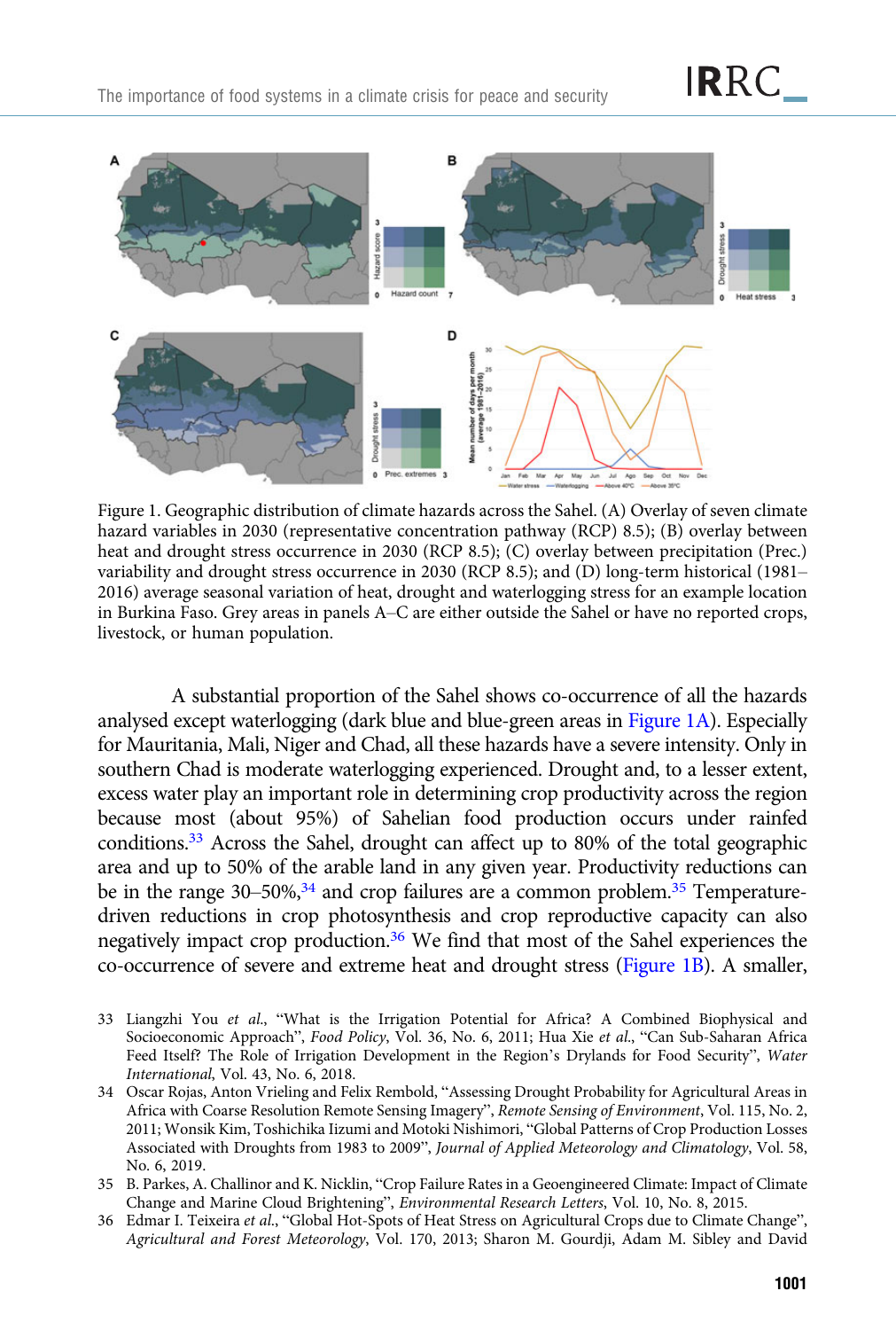yet substantial, proportion of the region also experiences dangerous combinations of drought and precipitation extremes [\(Figure 1C\)](#page-6-0).

[Figure 1D](#page-6-0) provides an overview of the typical seasonal pattern of heat, drought and waterlogging stress using a representative location. In these climatestressed areas, the West African monsoon brings seasonal rains starting around May and ending in September or October, whereas the rest of the year is extremely dry. Heat stress affects people and livestock during the dry months, but especially around April–May. The total number of days with temperatures above 40°C in these two months is about thirty-five days. Crops are planted around late May when the rains start, and temperatures allow farmers to work the land. However, many dry days at the start of the rainy period can lead to crop failure, with only a proportion of farmers able to re-plant. During the growing season (June–September) seasonal drought affects crops. During grain filling heat stress can affect crops, with up to twenty to twenty-five days with temperatures above 35°C. Heat stress can also at times affect farmers' harvesting activities through temperature discomfort.

These processes are driven by climate variability, which makes an impact on crop performance under often sub-optimal farm management and socioeconomic vulnerability.<sup>37</sup> As a result, food and nutritional insecurity and poverty are highly prevalent across the rural population,<sup>38</sup> which can increase pressure on existing tensions and conflicts.<sup>39</sup>

Climate and conflict hotspots in the Sahel

Conflict and climate variability are both processes with a spatial dimension and are independently linked to a number of complex and different drivers. Seter<sup>40</sup> highlights that quantitative frameworks for understanding the climate–conflict nexus are underdeveloped. In an analysis of climate and conflict in East Africa, O'Loughlin et al.<sup>41</sup> note that while the association between temperature and precipitation variability is statistically significant, climate variables alone do not adequately consider the range of contributing factors and thus offer only moderate predictive value. Nevertheless, with 8379 total reported conflict events and 28,483 reported fatalities in the period 1997–2020 (2324 events and 6973 fatalities in 2020 alone), violence in the six Sahelian countries is clearly a prominent issue.42 Mali,

B. Lobell, "Global Crop Exposure to Critical High Temperatures in the Reproductive Period: Historical Trends and Future Projections", Environmental Research Letters, Vol. 8, No. 2, 2013.

<sup>37</sup> Emily Boyd et al., "Building Resilience to Face Recurring Environmental Crisis in African Sahel", Nature Climate Change, Vol. 3, 2013.

<sup>38</sup> Thomas Reardon, Peter Matlon and Christopher Delgado, "Coping with Household-Level Food Insecurity in Drought-Affected Areas of Burkina Faso", World Development, Vol. 16, No. 9, 1988; Michael J. Mortimore and William M. Adams, "Farmer Adaptation, Change and 'Crisis' in the Sahel", Global Environmental Change, Vol. 11, No. 1, 2001.

<sup>39</sup> H. Buhaug et al., above note 5, p. 2.

<sup>40</sup> Hanne Seter, "Connecting Climate Variability and Conflict: Implications for Empirical Testing", Political Geography, Vol. 53, 2016.

<sup>41</sup> John O'Loughlin et al., "Climate Variability and Conflict Risk in East Africa, 1990–2009", PNAS, Vol. 109, No. 45, 2012.

<sup>42</sup> C. Raleigh et al., above note 9.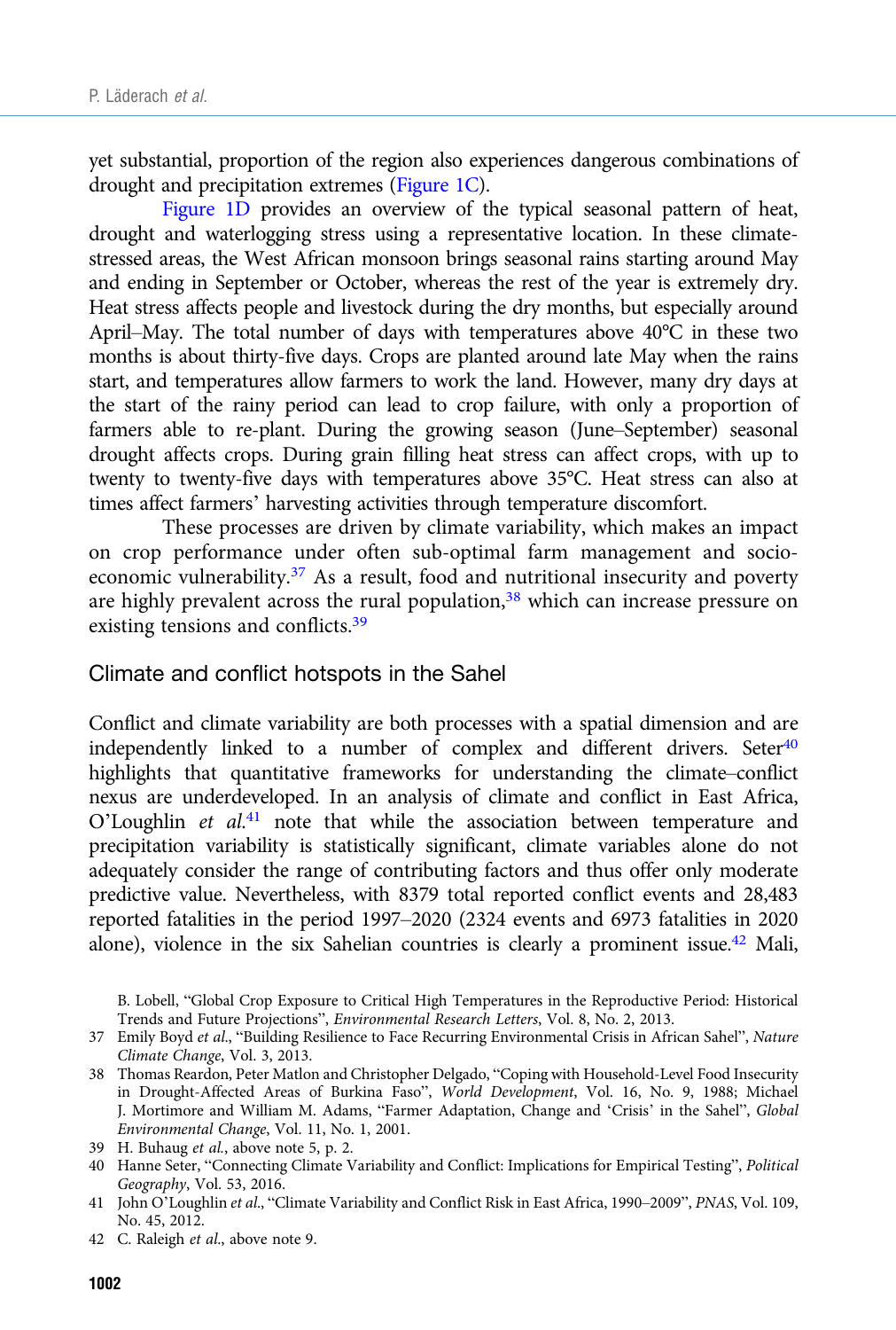with around one-third of the events and fatalities (3659 events and 10,430 fatalities) over the period 1997–2020, shows the greatest conflict prevalence, followed (in terms of fatalities) by Chad and Niger (7529 and 4462, respectively). The question is, however, to what extent these conflict events are associated with climatic conditions, including specific associations with extreme events?

Using data from the Armed Conflict Location & Event Data (ACLED) project dataset, we developed an analysis to assess where the occurrence of violent events corresponded to areas of high climate variability. The basic premise of this analysis was to help understand whether climate variability could be a factor in precipitating violence due to the secondary effects of climate variability on food systems (e.g. lower agricultural productivity, unstable food supply, reduced accessibility to markets). Climate variability is measured using the long-term (1981–2015) CV of annual rainfall, computed as the ratio between the standard deviation and the mean of the long-term rainfall. The occurrence of violent events is assessed by counting the number of fatalities falling in each cell of a gridded surface at approximately 55 x 55 km resolution (0.5 degrees). Areas where high numbers of fatal events coincide with high levels of climate variability are then coded as "moderate", "high" and "extreme" based on geometrical intervals calculated by minimizing the sum of the squares between each of the three classes.

State governance mechanisms were always low or minimal (in modern state terms), partly due to environmental and geographical challenges, partly due to colonization. However, progressing climate variability and change are threat multipliers that can further exacerbate drivers and mechanisms of conflict throughout the food systems. The majority of the hotspot areas fall within a band of medium levels of precipitation variability (15–25%) along the southern boundary of the Sahel ([Figure 2](#page-9-0)). This association is particularly prevalent in southern Senegal, central Mali, and continues along the southern border of Niger and traversing southcentral Chad. The Mali war (2012–present), the Chadian civil war (2005–2010), Tuareg rebellion in Niger (2007–2009), the Boko Haram insurgency (2009–present) and the Casamance conflict (1982–2014) are amongst the main conflict events in these conflict–climate hotspots. The area around Lake Chad is of particular relevance as the most extreme cluster of fatal violent events and the subject of United Nations censure in 2020. This area is, likewise, an area of high climate variability and is a known centre of drought and other observable impacts of climate change.

While there are violent events occurring throughout the range of observed climatic variation, and the causes of conflict are varied, the concentration of violent events in areas of high climate variability does suggest that climate and conflict are linked. In most Sahelian countries, where conflict arises because of armed clashes between government military forces and insurgent groups, climate has the potential to exacerbate food insecurity, poverty and famine even further. In the Lake Chad area, for instance, the climate conditions compound the challenges of internally displaced peoples and these groups are then more readily targeted by a variety of armed groups. In addition to political or socio-economic marginalization, these conditions also have the potential for negative feedback loops that result in even more conflict, as families are disrupted, and rural youth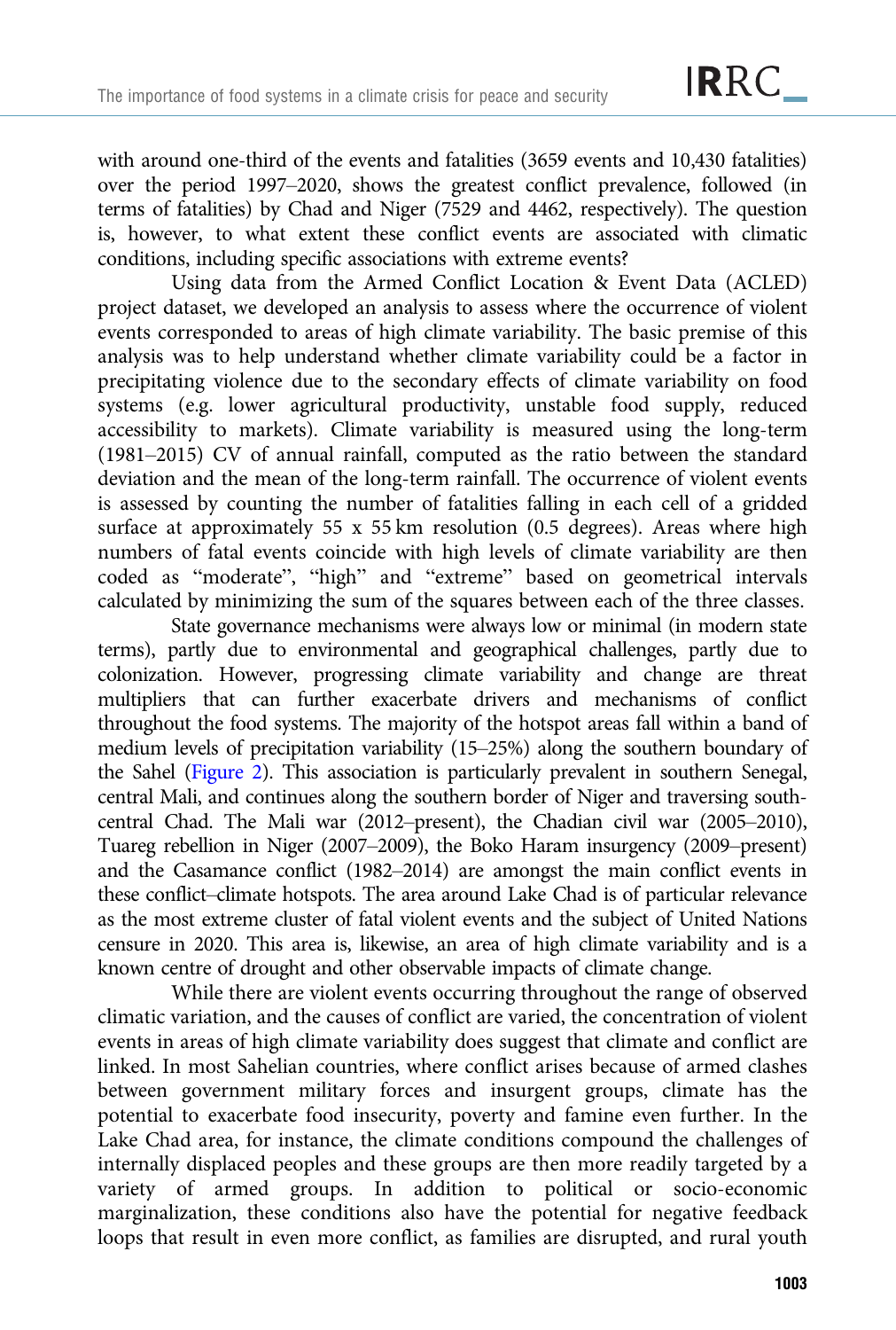<span id="page-9-0"></span>

Figure 2. Co-occurrence of climate variability and conflict.

are drawn in or forcefully recruited into different terrorist and insurgent groups. Building an evidence base to identify the specific actions that increase resilience to climate variability and change and enhance food security and nutrition, and make communities more resilient to conflict, is therefore needed.

### Pathways through which climate and conflict relate

Previously we have mentioned the importance of socio-economic and political factors in the outbreaks of conflict where climate hazards can act as threat multipliers. An emerging question is what do the pathways through which climate and conflict relate look like and where should we place the intermediate role of food systems?

We observe that environmental scarcity is fuelled by climate variability and change and can cause rent-seeking behaviour and competition, creating conflict and violence over scarcer resources.<sup>43</sup> In addition, many political ecology scholars started stressing the importance of other drivers such as instability, poor governance and other location-specific social and political factors as confounding elements that could explain the resource scarcity–conflict nexus.<sup>44</sup> Also, food

<sup>43</sup> Thomas F. Homer-Dixon, "Environmental Scarcities and Violent Conflict: Evidence from Cases", International Security, Vol. 19, No. 1, 1994; Vally Koubi, "Climate Change and Conflict", Annual Review of Political Science, Vol. 22, 2019; Clionadh Raleigh and Dominic Kniveton, "Come Rain or Shine: An Analysis of Conflict and Climate Variability in East Africa", Journal of Peace Research, Vol. 49, No. 1, 2012.

<sup>44</sup> Jon Barnett and W. Neil Adger, "Climate Change, Human Security and Violent Conflict", Political Geography, Vol. 26, No. 6, 2007; Clionadh Raleigh, Andrew Linke and John O'Loughlin, "Extreme Temperatures and Violence", Nature Climate Change, Vol. 4, No. 2, 2014.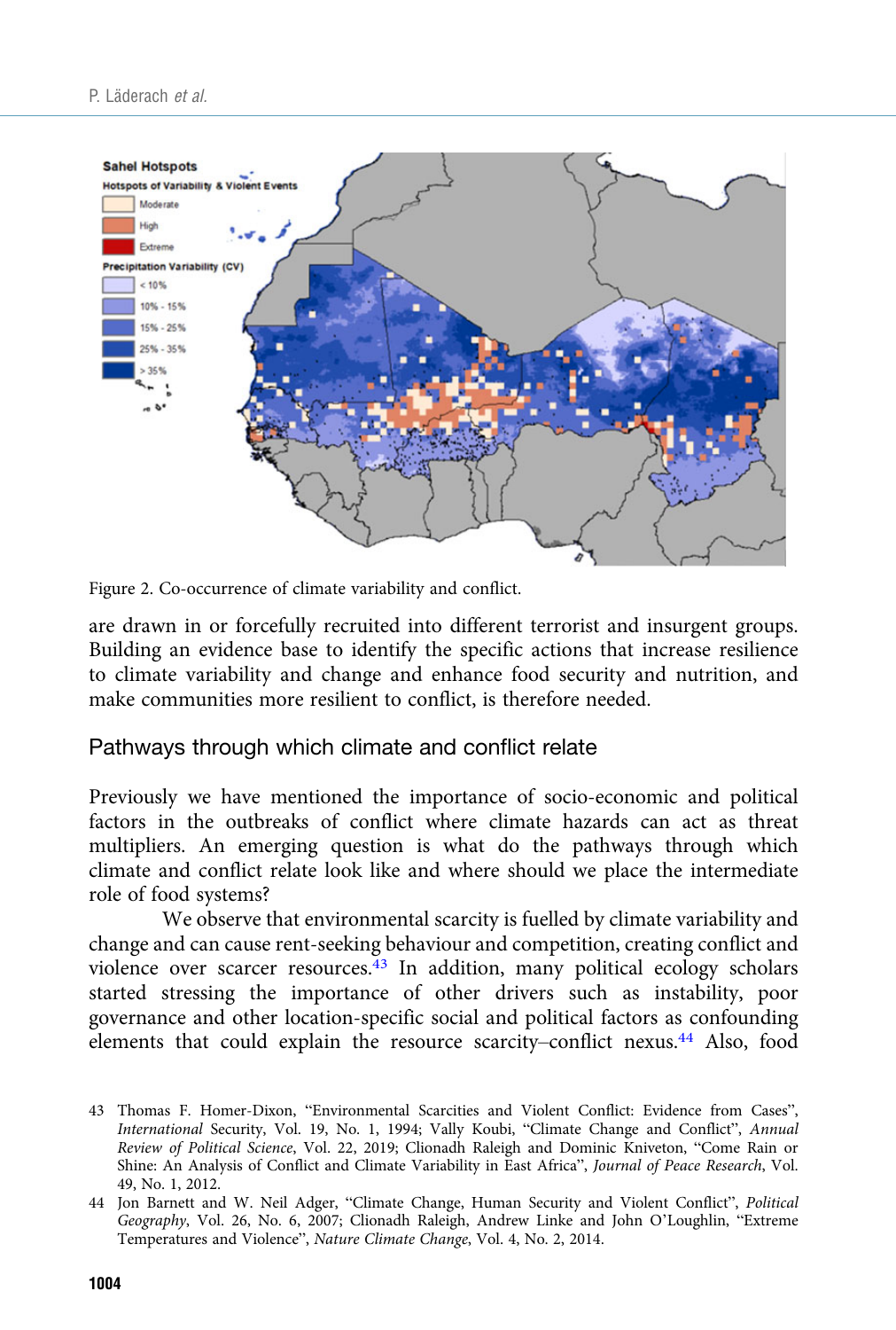security has been suggested as an important driver connecting climate change to conflict.45 The complex relationship is represented in [Figure 3](#page-11-0), presenting the aforementioned factors in greater detail. In the next paragraphs, we explain in detail how this complexity unravels across the identified drivers with specific examples from the Sahel region.

In the most recent reviews of the scattered literature on the mechanisms connecting climate change and conflict it appears that there is wide agreement about climate and conflict being linked through economic outcomes and migration.<sup>46</sup> Scheffran et al.<sup>47</sup> outlined that climate can indirectly affect the likelihood of conflict outbreaks through multiple channels such as water scarcity, crop failures, human migration and institutional effectiveness. Specifically, in agricultural households, climate variability and extreme weather events are likely to affect incomes through reduced agricultural outputs,48 as is displayed in [Figure 3](#page-11-0). Existing empirical research suggests that adverse climate impacts affecting food and livestock prices in sub-Saharan Africa can lead to low-level political violence, for example, protests and riots, specifically in urban areas where cheap substitutes are absent.<sup>49</sup> Additionally, climate-induced migration can burden competition over resources such as land, employment, education, health care and social services and possibly cause ethnic tensions.50 Conflicts in the Sahel are usually in connection with many different intertwined institutional drivers, among which governance, discrimination against groups with weaker political and economic positions, and ethnic and religious factors all come into play (see [Figure 3,](#page-11-0) "Institutional Drivers" box), with climate change increasingly acting as an amplifier that contributes to trigger violence.<sup>51</sup> Elite exploitation is another mediating mechanism discussed in studies on climate–conflict links.<sup>52</sup>

- 45 Cullen Hendrix and Henk-Jan Brinkman, "Food Insecurity and Conflict Dynamics: Causal Linkages and Complex Feedbacks", International Journal of Security & Development, Vol. 2, No. 2, 2013; Charles P. Martin-Shields and Wolfgang Stojetz, "Food Security and Conflict: Empirical Challenges and Future Opportunities for Research and Policymaking on Food Security and Conflict", World Development, Vol. 119, 2019; Clionadh Raleigh, Hyun Choi and Dominic Kniveton, "The Devil is in the Details: An Investigation of the Relationships between Conflict, Food Price and Climate Across Africa", Global Environmental Change, Vol. 32, 2015.
- 46 V. Koubi, above note 43, p. 11; Edward Miguel, Shanker Satyanath and Ernest Sergenti, "Economic Shocks and Civil Conflict: An Instrumental Variables Approach", Journal of Political Economy, Vol. 112, No. 4, 2004.
- 47 Jürgen Scheffran et al., "Climate Change and Violent Conflict", Science, Vol. 336, No. 6083, 2012.
- 48 Eresto Dal Bó and Pedro Dal Bó, "Workers, Warriors, and Criminals: Social Conflict in General Equilibrium", Journal of the European Economic Association, Vol. 9, No. 4, 2011.
- 49 V. Koubi, above note 43, p. 11; Jean-François Maystadt and Olivier Ecker, "Extreme Weather and Civil War: Does Drought Fuel Conflict in Somalia through Livestock Price Shocks?", American Journal of Agricultural Economics, Vol. 96, No. 4, 2014; C. Raleigh, A. Linke and J. O'Loughlin, above note 44, p. 11.
- 50 Michael Brzoska and Christiane Fröhlich, "Climate Change, Migration and Violent Conflict: Vulnerabilities, Pathways and Adaptation Strategies", Migration and Development, Vol. 5, No. 2, 2016; Rafael Reuveny, "Climate Change-induced Migration and Violent Conflict", Political Geography, Vol. 26, No. 6, 2007.
- 51 Ahmadou Aly Mbaye, "Climate Change, Livelihoods, and Conflict in the Sahel", Georgetown Journal of International Affairs, Vol. 21, 2020.
- 52 C. Raleigh and D. Kniveton, above note 43, p. 11.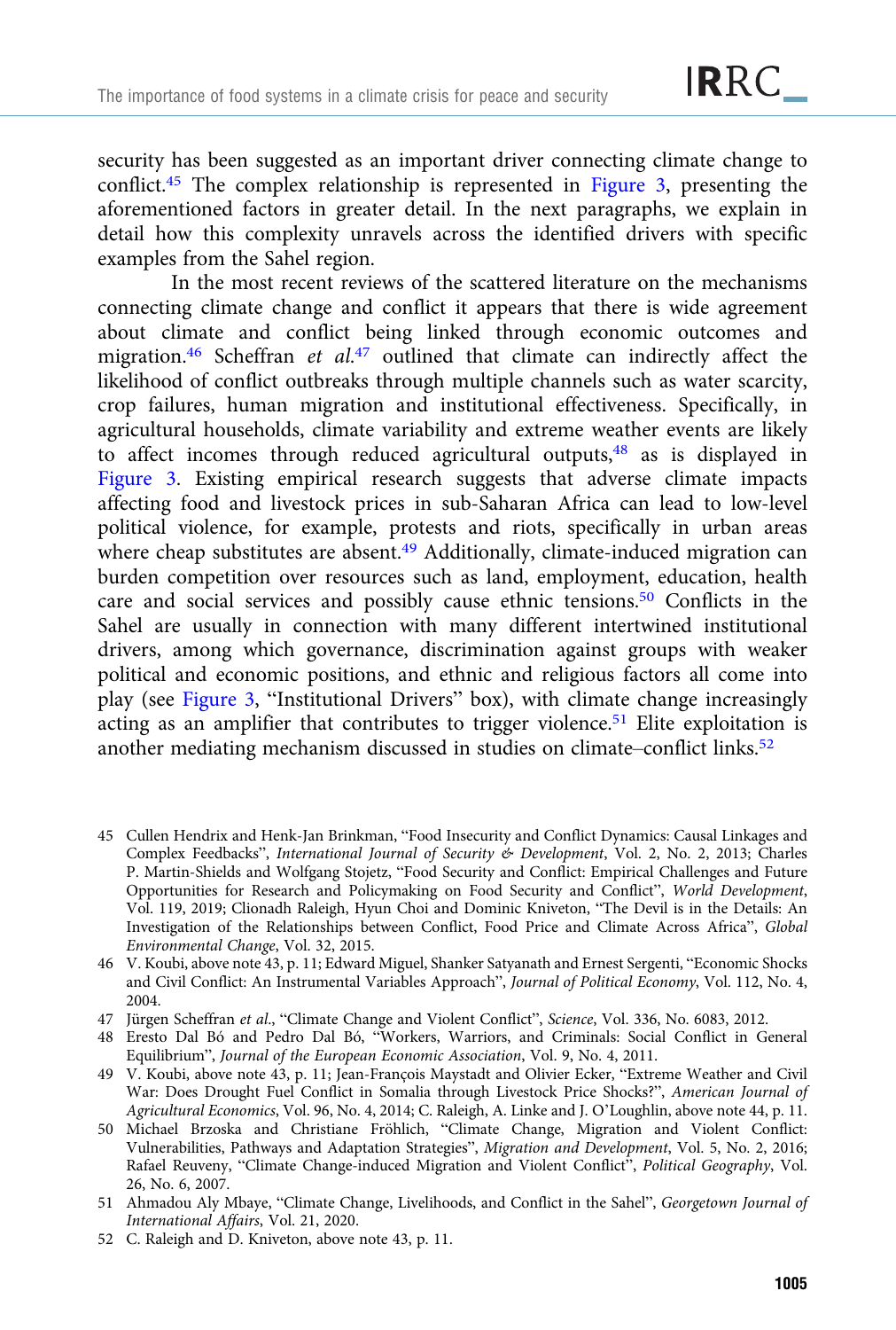<span id="page-11-0"></span>

Figure 3. Pathways showing climate and food system dynamics as drivers of conflict.

In the Sahel, many case studies have investigated communal violence, encompassing farmer–herder (pastoralist) events, sometimes escalating into insurgent activities. Communal conflict is more likely in wetter periods than in drier periods, where increasing water scarcity, and largely pre-existing poverty and ethnic divisions can serve as key drivers.<sup>53</sup> For example, in South Sudan, "droughts led to increasing crop failure, shrinking availability of pasture, both of which have resulted in forced migration for cattle herders to locations with more abundant resources; however, these places are already occupied and consequently led to violent conflict".<sup>54</sup> This trend is exacerbated by cattle-rustling and ethnic tensions, as well as the interaction with persisting social problems, which are outlined in more detail in Figure 3, in the "Social Drivers" box. The vulnerability of herders is seeded in these drivers.

Looking at more insights from the region, for example, in Sudan, commercial farming (in Figure 3, Agribusinesses) displaced peasants and pastoralists. Also there is the Darfur conflict, which is partly driven by ethnic disputes, "with mounted pastoralists (mostly Arab tribes supported by the government) preying on non-Arab refugees displaced from their farming lands by drought, linked to climate change"<sup>55</sup> as well as due to the development of commercial farming in the Nile basin.<sup>56</sup> In northern Mali and Niger, Tuareg communities have

<sup>53</sup> Hanne Fjelde and Nina von Uexkull, "Climate Triggers: Rainfall Anomalies, Vulnerability and Communal Conflict in Sub-Saharan Africa", Political Geography, Vol. 31, No. 7, 2012; Cullen Hendrix and Idean Salehyan, Climate Shocks and Political Violence: Annual Convention of the International Studies Association, San Diego, 2012; C. Raleigh and D. Kniveton, above note 43, p. 11.

<sup>54</sup> Tamela Knight, "Climate Change and Violent Conflicts", Peace Review, Vol. 25, No. 1, 2013.

<sup>55</sup> Jeffrey McNeely, "Climate Change, Natural Resources, and Conflict: A Contribution to the Ecology of Warfare", in Gary Machlis, Thor Hanson, Dravko Špirić and Jean McKendry (eds), Warfare, Springer, Dordrecht, 2011.

<sup>56</sup> Ashok Swain, "Challenges for Water Sharing in the Nile Basin: Changing Geo-Politics and Changing Climate", Hydrological Sciences Journal, Vol. 56, No. 4, 2011.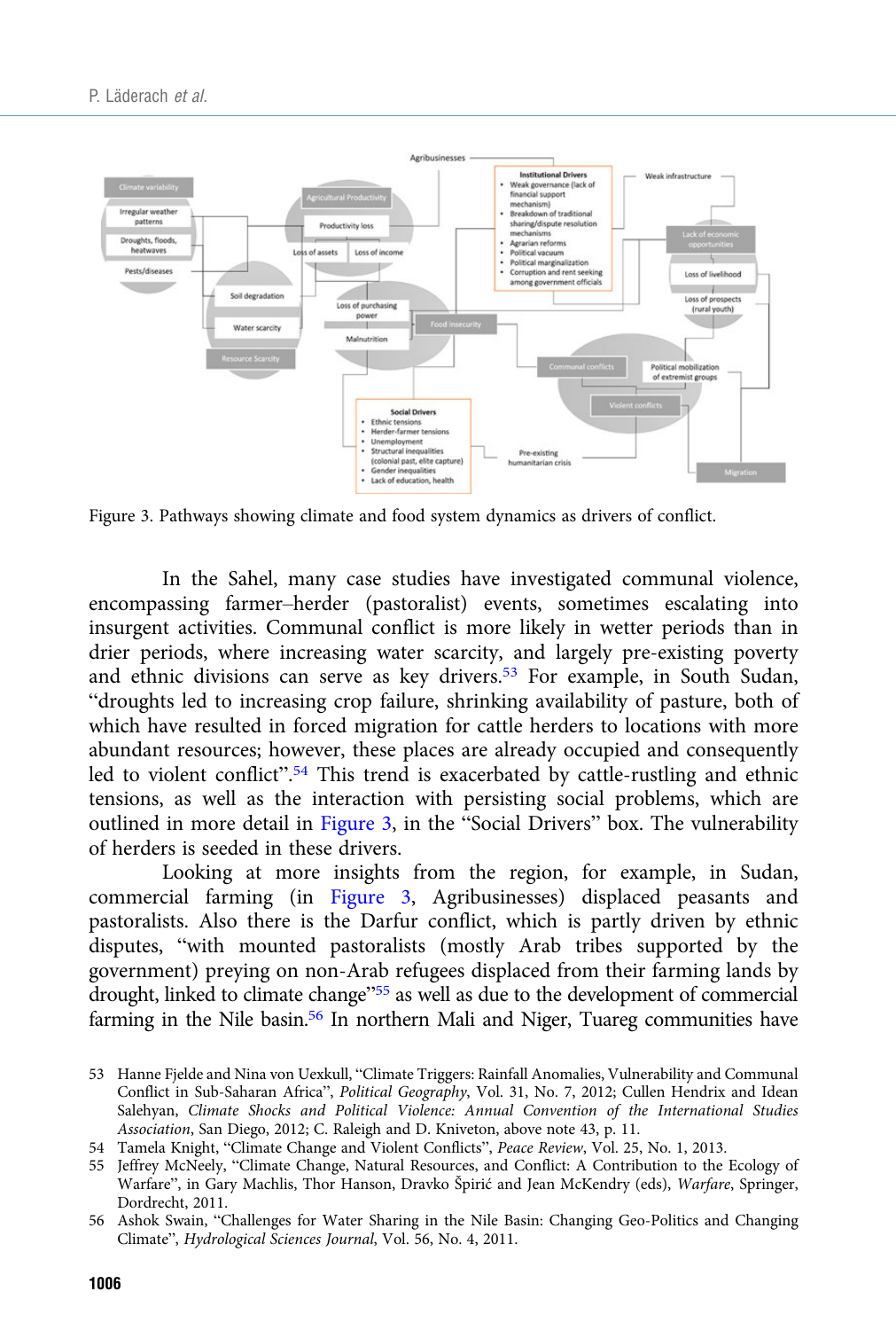occupied the zonefor a long time andfollow a history of rebellions against colonizers and central governments, being an example of political marginalization contributing to onsets of conflicts as well as the potential exacerbating effect that desertification can have.<sup>57</sup> In another case study in the inland delta of the Niger river in Mali, it was found that the main mechanisms are related to structural factors that could be considered as the main drivers behind local conflicts. The drivers are the dominance of agricultural reform bringing restricted mobility for pastoralists, political negligence and rent seeking, and corruption among officials.<sup>58</sup> The agricultural mismatch is argued to result from an ongoing process of pastoral marginalization and wider underestimation of pastoral productivity as well as pastoralists' contribution to the national economy.59 An example from Northern Cameroon shows also the effects of farmer and herder conflict and how this can have negative feedback effects due to the conflict.<sup>60</sup> Such effects are reduced income and negative effects on livelihoods leading to families taking out their children from school as payment becomes difficult. Further costs for court cases to resolve conflict are high, and the lack of financial means can lead to food insecurity and issues if hospital costs need to be paid.<sup>61</sup> Finally, in Northwest Cameroon, Mbih<sup>62</sup> shows that historical and political– ecological factors from colonial administrations are the main cause of conflict, as well as religious and ethnic difference. In Cameroon, "wealthy livestock owners have been involved in communal land grabbing and the irrational use of the commons while taking advantage of the complicated and weak land tenure policy".<sup>63</sup>

In summary, functioning food systems and food security in the region are critical intermediate components through which the exacerbating effect of climate variability and change on conflict can be alleviated, as well as being complemented by reducing poverty and providing resilience to weak institutions. We suggest that the impact of climate mitigation and adaptation efforts complementing interventions strengthening food systems and their climate resilience can have a compounding effect on the ultimate degree of success of

- 57 J. McNeely, above note 55, p. 13; Tor A. Benjaminsen, "Does Supply-induced Scarcity Drive Violent Conflicts in the African Sahel? The Case of the Tuareg Rebellion in Northern Mali", Journal of Peace Research, Vol. 45, No. 6, 2008.
- 58 T. A. Benjaminsen et al., above note 2, p. 2.
- 59 Tor A. Benjaminsen and Boubacar Ba, "Farmer–Herder Conflicts, Pastoral Marginalisation and Corruption: A Case Study from the Inland Niger Delta of Mali", The Geographical Journal, Vol. 175, No. 1, 2009; Tor Arve Benjaminsen, Faustin P. Maganga and Jumanne Moshi Abdallah, "The Kilosa Killings: Political Ecology of a Farmer–Herder Conflict in Tanzania", Development and Change, Vol. 40, No. 3, 2009; Angelo Bonfiglioli and Carol Watson, Pastoralists at a Crossroads: Survival and Development Issues in African Pastoralism, Report, NOPA, Nairobi, 1992; Ced Hesse and James MacGregor, Pastoralism: Drylands' Invisible Asset? Developing a Framework for Assessing the Value of Pastoralism in East Africa, Issue Paper No. 142, IIED, London, 2006.
- 60 Valentine Asong Tellen, Juliana Adjem Anchang and Martin Shu, Conflicts Over Land and Pasture in North West Cameroon: Listening to the Voices of Farmers and Grazers, Working Report, Pan African Institute for Development – West Africa (PAID-WA), Buea, Cameroon, 2016.

- 62 Richard Mbih, "The Politics of Farmer–Herder Conflicts and Alternative Conflict Management in Northwest Cameroon", African Geographical Review, Vol. 39, No. 4, 2020.
- 63 Ibid., p. 14.

<sup>61</sup> Ibid., p. 13.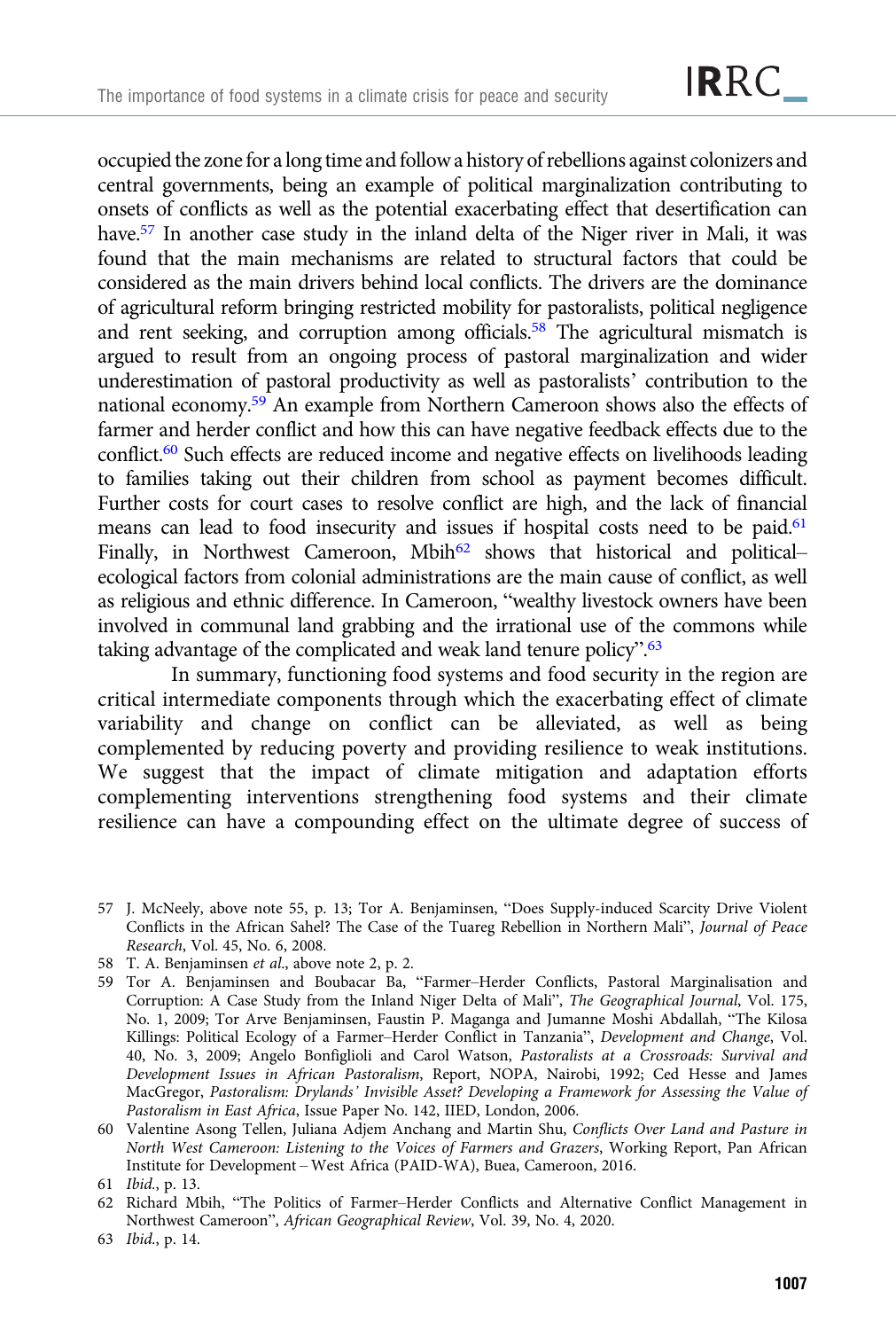peacebuilding efforts and should therefore be embedded in current security operations to prevent conflicts and contribute to peace.

# Results Chapter 2: How do existing peace indicators capture climate security for the Sahel?

Many measures and indices of peace and security have been developed throughout the years. The Global Peace Index (GPI), by the Institute for Economics & Peace (IEP), for instance, is an annual measure of negative peace (NP) – the absence of violence – ranking 163 states and territories according to their peacefulness levels. States are evaluated using both quantitative and qualitative methods covering three criteria (ongoing domestic and international conflict, societal safety and security, and militarization) and twenty-three indicators.<sup>64</sup>

The IEP also produces a measure of positive peace (PP), the Positive Peace Index (PPI).65 The PPI is composed of eight main pillars: well-functioning government, sound business environment, acceptance of the rights of others, free flow of information, high levels of human capital, low level of corruption and equitable redistribution of resources. The IEP defines PP as a proxy for the countrylevel socio-economic resilience, or in other words the buffer against which instabilities and risks are mitigated and neutralized for a sustained peaceful society.

Positive peace, defined as "the attitudes, institutions & structures that create and sustain peaceful societies"<sup>66</sup> and NP, defined as "the absence of violence or fear of violence", <sup>67</sup> are assumed to be complementary and mutually reinforcing dynamics. The most peaceful countries are bound to have high PP, as good governance, social and institutional infrastructure, and systems can reduce the chance of the insurgence of tensions and insecurities. On the other hand, NP contributes to the stability of national institutions and systems that contributes to PP. Therefore, there exists a positive correlation between the two measures of peace. Furthermore, the IEP argues that PP and NP in combination lead to sustainable peace, after which a state is highly unlikely to fall into future conflicts.

The IEP has only recently started recognizing the growing threat of environmental change to security. The 2019 GPI report notes that although longterm quantitative data on the interactions between climate change and peace are lacking, "climate change can indirectly increase the likelihood of violent conflict through its impacts on resource availability, livelihood, security and migration".<sup>68</sup> The report also notes that "in 2017, 61.5 percent of total displacements were due to climate-related disasters, while 38.5 percent were caused by armed

66 Ibid.

<sup>64</sup> IEP, Global Peace Index 2020: Measuring Peace in a Complex World, IEP, Sydney, June 2020, available at: [https://www.visionofhumanity.org/wp-content/uploads/2020/10/GPI\\_2020\\_web.pdf](https://www.visionofhumanity.org/wp-content/uploads/2020/10/GPI_2020_web.pdf).

<sup>65</sup> Ibid., p. 54.

<sup>67</sup> Ibid.

<sup>68</sup> IEP, Global Peace Index 2019: Measuring Peace in a Complex World, IEP, Sydney, June 2019, p. 3, available at: <https://www.visionofhumanity.org/wp-content/uploads/2020/10/GPI-2019web.pdf>.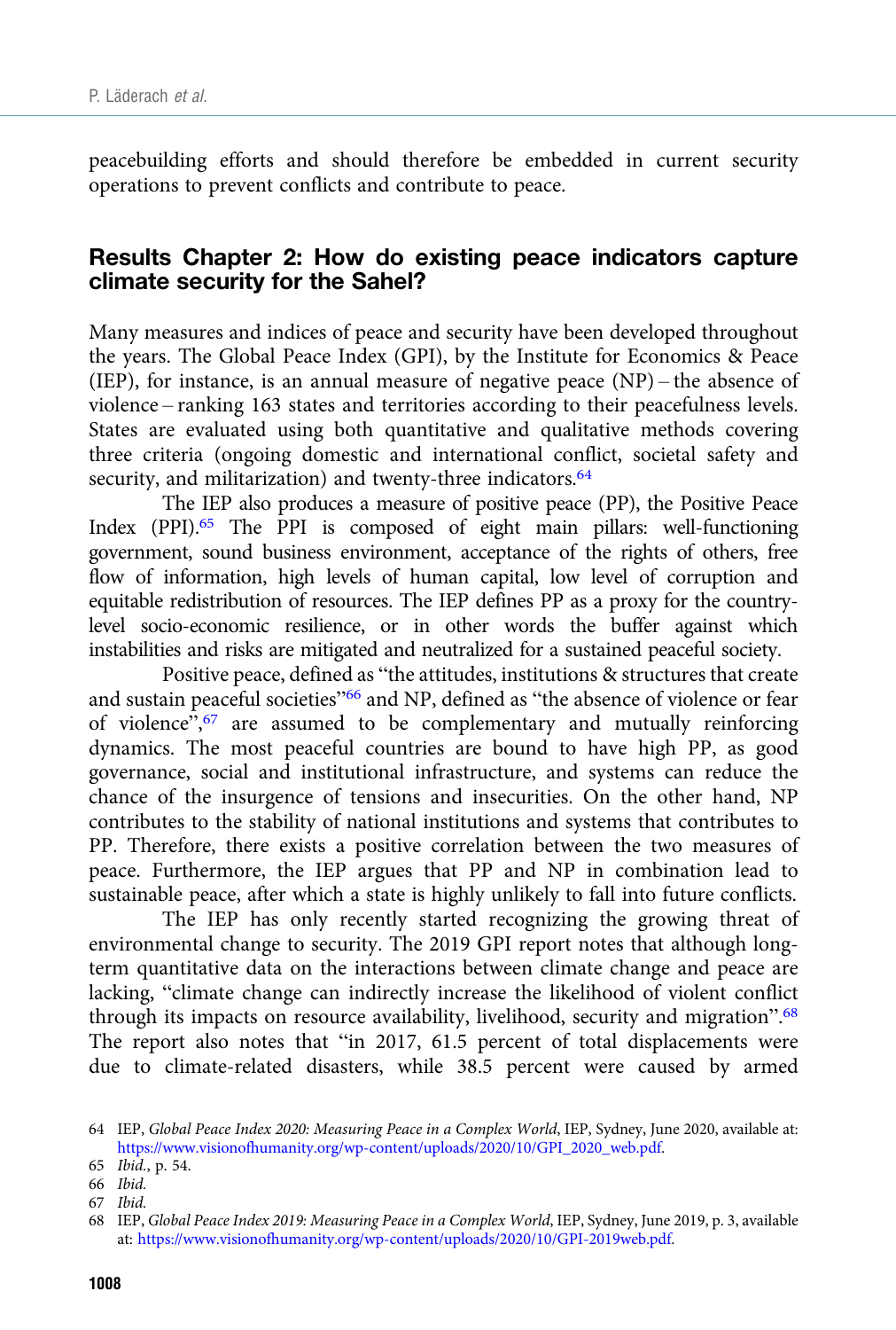conflict",<sup>69</sup> asserting that climate-induced migration is likely to become a source of both internal and international conflict, as internal migration may lead to competition for resources and tension between neighbouring communities, and the host states of international migrants may not have the institutions and mechanisms in place to receive large numbers of climate migrants.<sup>70</sup>

In 2020, the IEP also launched an Ecological Threat Register, which estimates the likelihood of the occurrence of ecological risks for 157 independent states and territories until 2050. These threats include population growth, water stress, food insecurity and specific climate hazards. In their inaugural report, the IEP shows that 141 countries will be exposed to at least one ecological threat by 2050 and that more than half of these countries are in sub-Saharan Africa. The report also clearly recognizes that ecological threats and climate change "pose serious challenges to global development and peacefulness". <sup>71</sup> Despite the increased acknowledgement of the role that climate can exert on violence, conflicts and insecurity, neither the GPI nor the PPI accurately measures the change, variability and impact of climate or relate these to their NP and PP indicators.72

[Table 1](#page-15-0) shows the ranking of the top twenty most peaceful (GPI  $\leq$  20) countries in Africa across resilience (PPI), climate risks, socio-economic existing insecurities, and coping capacity to climate impacts. [Table 1](#page-15-0) shows that thirteen out of the top twenty most peaceful countries in Africa and eight out of nine countries in the Sahel are exposed to medium (red) or high risks (dark red) of natural hazards. The Gambia is the only country in the Sahel with a low risk of natural hazards (white cell). Of these countries, eighteen have medium or high exposure to floods (nine in the Sahel); twelve have medium or high exposure to drought (six in the Sahel). Exposure to floods and droughts is widespread among both groups of countries although higher risks are seen in Sahelian countries. However, the coping capacity of countries both in the Sahel and Africa is not currently strong enough to face those phenomena. A total of nineteen out of the twenty most peaceful countries in Africa and nine out of nine in the Sahel have a medium or low coping capacity, with Mauritius being the only country with a high level of coping capacity. This shows that low levels of climate resilience do not match the high level of exposure to climate hazards even in these countries. The significant exposure to climate risks also does not match the strength of institutions and systems that ought to buffer existing insecurities (PP). Only six out of the twenty most peaceful countries in Africa, as measured by the GPI, have high levels of PP (white cells) while Senegal is the only country with high levels of PP in the Sahel. We can then observe that there is an overall trend in Africa of countries being considerably exposed to climate risks while not having high levels of coping capacity and socio-economic resilience (PP) and this trend is considerably worse in the Sahel.

<sup>69</sup> Ibid., p. 15.

<sup>70</sup> Ibid.

<sup>71</sup> IEP, Ecological Threat Register 2020: Understanding Ecological Threats, Resilience and Peace, IEP, Sydney, September 2020.

<sup>72</sup> Edward D. Lee et al., "Scaling Theory of Armed Conflict Avalanches", Physical Review E, Vol. 102, No. 4, 2020.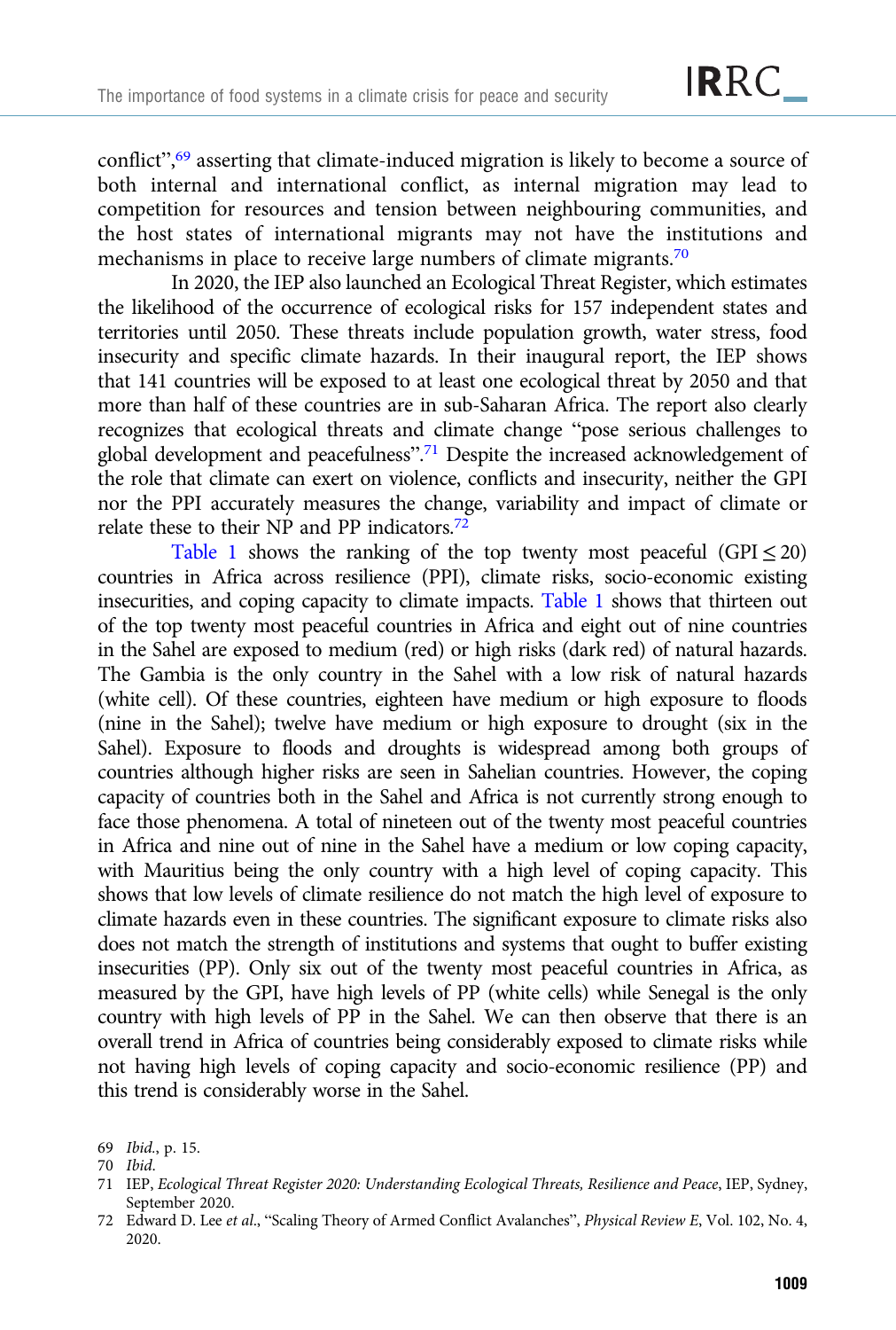| Table 1. Indicators of coping capacity, socio-economic resilience and existing climate-vulnerable risks in the twenty most peaceful |  |  |  |  |
|-------------------------------------------------------------------------------------------------------------------------------------|--|--|--|--|
| countries in Africa and in the Sahel                                                                                                |  |  |  |  |

P. Läderach

et al.

| Country              | <b>GPI</b><br>(2021) | <b>PPI</b><br>(2022) | <b>Natural</b><br>hazards | Flood    | Drought      | Socio-<br>economic<br>vulnerabilities | Poverty        | Inequality              | Food<br>security | Lack of<br>coping<br>capacity |
|----------------------|----------------------|----------------------|---------------------------|----------|--------------|---------------------------------------|----------------|-------------------------|------------------|-------------------------------|
| Score                | $1-5$                | $1-5$                | $0 - 10$                  | $0 - 10$ | $0 - 10$     | $0 - 10$                              | $0 - 10$       | $0 - 10$                | $0 - 10$         | $0 - 10$                      |
| Africa               |                      |                      |                           |          |              |                                       |                |                         |                  |                               |
| Mauritius            | 1.592                | 2.572                | 3.7                       | 0.1      | 0.8          | $\overline{2}$                        | 1.9            | 3.8                     | 1.8              | 2.8                           |
| Ghana                | 1.715                | 2.986                | 3.8                       | 4.9      | $1.5\,$      | 5.3                                   | $\overline{7}$ | 5.9                     | 1.3              | 5.1                           |
| Botswana             | 1.753                | 2.686                | 2.8                       | 4.8      | 5.5          | 4.5                                   | 5.4            | 6.7                     | 7.3              | 4.6                           |
| Sierra<br>Leone      | 1.813                | 3.576                | $\overline{4}$            | 4.6      | $\mathbf{1}$ | 7                                     | 9.1            | 5.7                     | 6.6              | 6.9                           |
| Tanzania             | 1.892                | 3.503                | 5.2                       | 5.8      | 5.2          | 5.9                                   | 8.3            | 5.7                     | 6                | 6.3                           |
| Malawi               | 1.909                | 3.627                | 4.6                       | 5.3      | 5.9          | 6.7                                   | 8.6            | 6.2                     | 4.1              | 6.4                           |
| Equatorial<br>Guinea | 1.915                | 4.077                | 2.9                       | 4.4      | 3.4          | 4.2                                   | 6.2            | $\overline{\mathbf{x}}$ | 7.5              | 7.3                           |
| Namibia              | 1.927                | 3.081                | 4.5                       | 6.1      | 9.2          | 5.5                                   | $\overline{7}$ | 7.2                     | 5.1              | $\overline{5}$                |
| Eswatini             | 1.955                | 3.657                | 2.5                       | 4.2      | 5.1          | 5.5                                   | 6.5            | 7.5                     | 3.7              | 5.5                           |
| Madagascar           | 1.963                | 3.663                | 6.2                       | 7.2      | 4.7          | 5.9                                   | 8.7            | 4.4                     | 9.2              | $\overline{7}$                |
| Zambia               | 1.964                | 3.594                | 3.6                       | 5.5      | 4.4          | 6.2                                   | 7.8            | 7.6                     | 7.5              | 6                             |
| Liberia              | 1.998                | 3.718                | $\overline{4}$            | 6.2      | 0.5          | 7.3                                   | 8.9            | 5.7                     | 8.6              | 7.8                           |
| Morocco              | 2.015                | 3.177                | 4.6                       | 5.8      | 5.2          | 4.4                                   | 5.9            | 4.9                     | 0.4              | 4.7                           |

<span id="page-15-0"></span>1010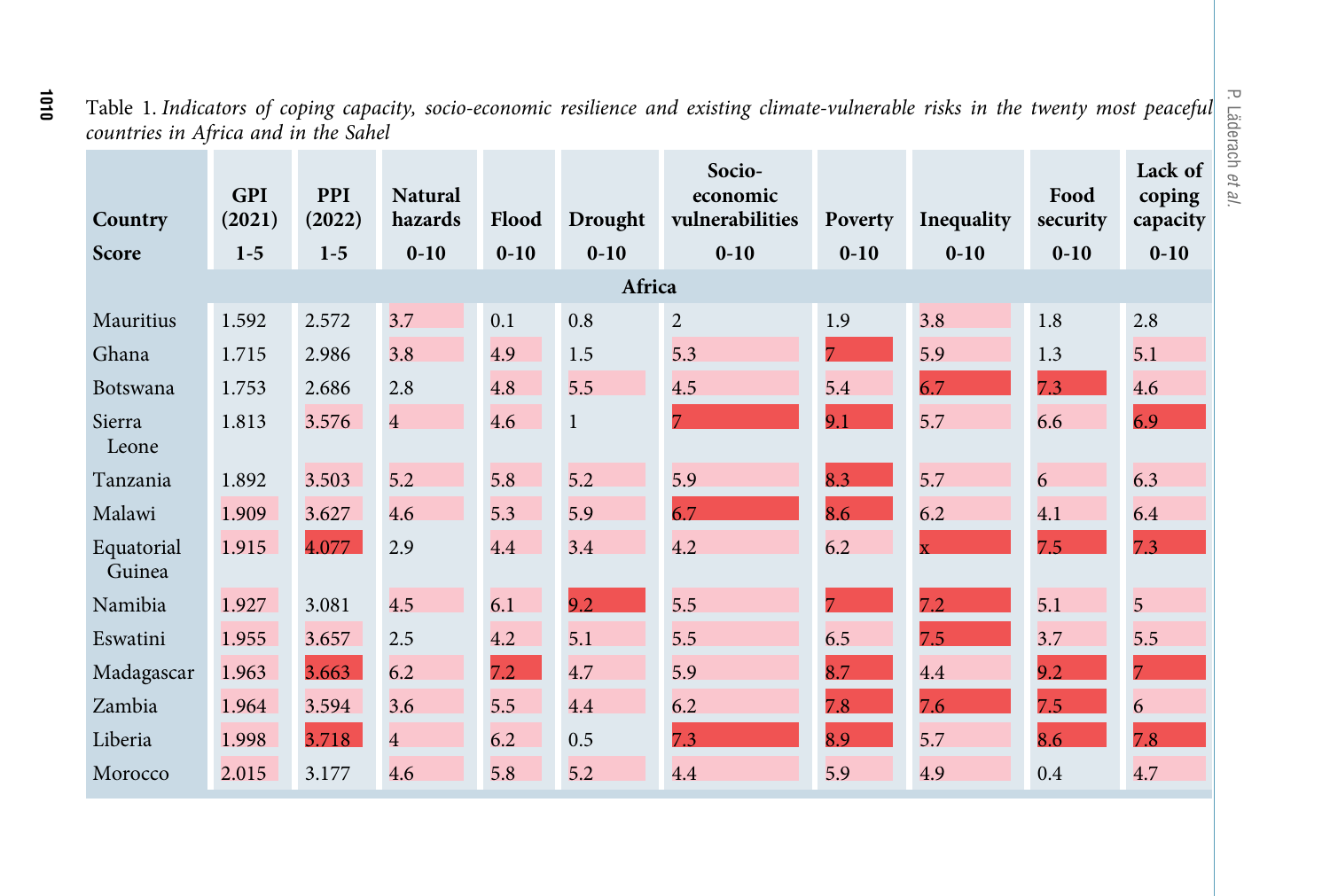| Angola                                                                                                                                                                                                                                                                                                                                                                     | 2.017 | 3.838 | 3.2 | 5.1 | 3.7            | 5.7 |     | 6.9            | 4.3            | <b>The</b><br>6.9  |
|----------------------------------------------------------------------------------------------------------------------------------------------------------------------------------------------------------------------------------------------------------------------------------------------------------------------------------------------------------------------------|-------|-------|-----|-----|----------------|-----|-----|----------------|----------------|--------------------|
| Rwanda                                                                                                                                                                                                                                                                                                                                                                     | 2.028 | 3.612 | 3.6 | 4.4 | 4.3            | 6.2 | 8.1 | 5.1            | 8.4            | importance<br>5.1  |
| Guinea                                                                                                                                                                                                                                                                                                                                                                     | 2.069 | 3.911 | 3.9 | 5.1 | 0.8            | 5.4 | 9.1 | 2.2            | 3.1            | 7.2                |
| Gabon                                                                                                                                                                                                                                                                                                                                                                      | 2.074 | 3.638 | 2.6 | 4.8 | 1              | 4.3 | 5.5 | 5.2            | $\overline{4}$ | 6.1<br>$\supseteq$ |
| Benin                                                                                                                                                                                                                                                                                                                                                                      | 2.093 | 3.258 | 2.9 | 5.1 | 1              | 6.4 | 8.6 | $\overline{7}$ | 2.2            | poo1<br>6.8        |
| Tunisia                                                                                                                                                                                                                                                                                                                                                                    | 2.108 | 2.865 | 4.4 | 3.8 | 4.1            | 2.5 | 2.5 | 2.9            | 0.2            | systems<br>4.6     |
| Guinea<br><b>Bissau</b>                                                                                                                                                                                                                                                                                                                                                    | 2.113 | 3.943 | 2.7 | 3.3 | $\overline{2}$ | 6.9 | 9   | 6.4            | 5              | 7.9<br>$\equiv$    |
| B<br>climate<br>Sahel                                                                                                                                                                                                                                                                                                                                                      |       |       |     |     |                |     |     |                |                |                    |
| The<br>Gambia                                                                                                                                                                                                                                                                                                                                                              | 1.853 | 3.553 | 3.1 | 3.5 | 3.2            | 6.7 | 8.4 | 5.5            | 3.9            | 5.6<br>crisis      |
| Senegal                                                                                                                                                                                                                                                                                                                                                                    | 1.864 | 3.156 | 4.5 | 4.8 | 6.1            | 6.4 | 8.5 | 5.5            | 2.7            | ióľ<br>5.5         |
| Mauritania                                                                                                                                                                                                                                                                                                                                                                 | 2.29  | 3.876 | 5.4 | 7.5 | 8.7            | 5.8 | 8.1 | 5.2            | 2.2            | peace<br>6.5       |
| Chad                                                                                                                                                                                                                                                                                                                                                                       | 2.489 | 4.374 | 4.1 | 7.5 | 5              | 7.3 | 10  | 7.1            | 7.5            | 8.9<br>and         |
| Burkina<br>Faso                                                                                                                                                                                                                                                                                                                                                            | 2.527 | 3.436 | 3.5 | 4.6 | 5.5            | 6.8 | 9.6 | 5.3            | 3.3            | security<br>6.5    |
| Niger                                                                                                                                                                                                                                                                                                                                                                      | 2.589 | 3.766 | 4.4 | 74  | 6.4            | 7.2 | 10  | 5.5            | 3.4            | 7.6                |
| Cameroon                                                                                                                                                                                                                                                                                                                                                                   | 2.7   | 4.005 | 3.7 | 6   | 3              | 5.9 | 7.9 | 6.5            | 1.8            | 6.1                |
| Nigeria                                                                                                                                                                                                                                                                                                                                                                    | 2.712 | 3.836 | 4.1 | 8   |                | 4.9 | 8.2 | 2.5            | 3.8            | 6.5                |
| Mali                                                                                                                                                                                                                                                                                                                                                                       | 2.813 | 3.844 | 4.2 | 6.9 | 7.1            | 7.1 | 9.4 | 5.5            | 2.1            | 6.6                |
| R<br>The colouring is based on the specific scale used by the 2021 GPI,73 the 2022 PPI74 and the 2022 INFORM Risk Index75 to establish low, medium or high levels of peace and risk.<br>⌒<br>Dark red is used for low levels of peace of the GPI (above 2.35) and the PPI (above 3.66); light red for medium levels of peace of the GPI (between 1.9 and 2.35) and the PPI |       |       |     |     |                |     |     |                |                |                    |

The colouring is based on the specific scale used by the 2021 GPI,<sup>73</sup> the 2022 PPI<sup>[74](#page-17-0)</sup> and the 2022 INFORM Risk Index<sup>75</sup> to establish low, medium or high levels of peace and risk. Dark red is used for low levels of peace of the GPI (above 2.35) and the PPI (above 3.66); light red for medium levels of peace of the GPI (between 1.9 and 2.35) and the PPI (between 3.18 and 3.66); white for high levels of peace of the GPI (below 1.9) and the PPI (below 3.18). In the rest of the indicators, extracted from the INFORM Risk Index, dark red shows high risk (above 6.66), light red shows medium risk (between 3.33 and 6.66) and white shows low risk (below 3.33).

1011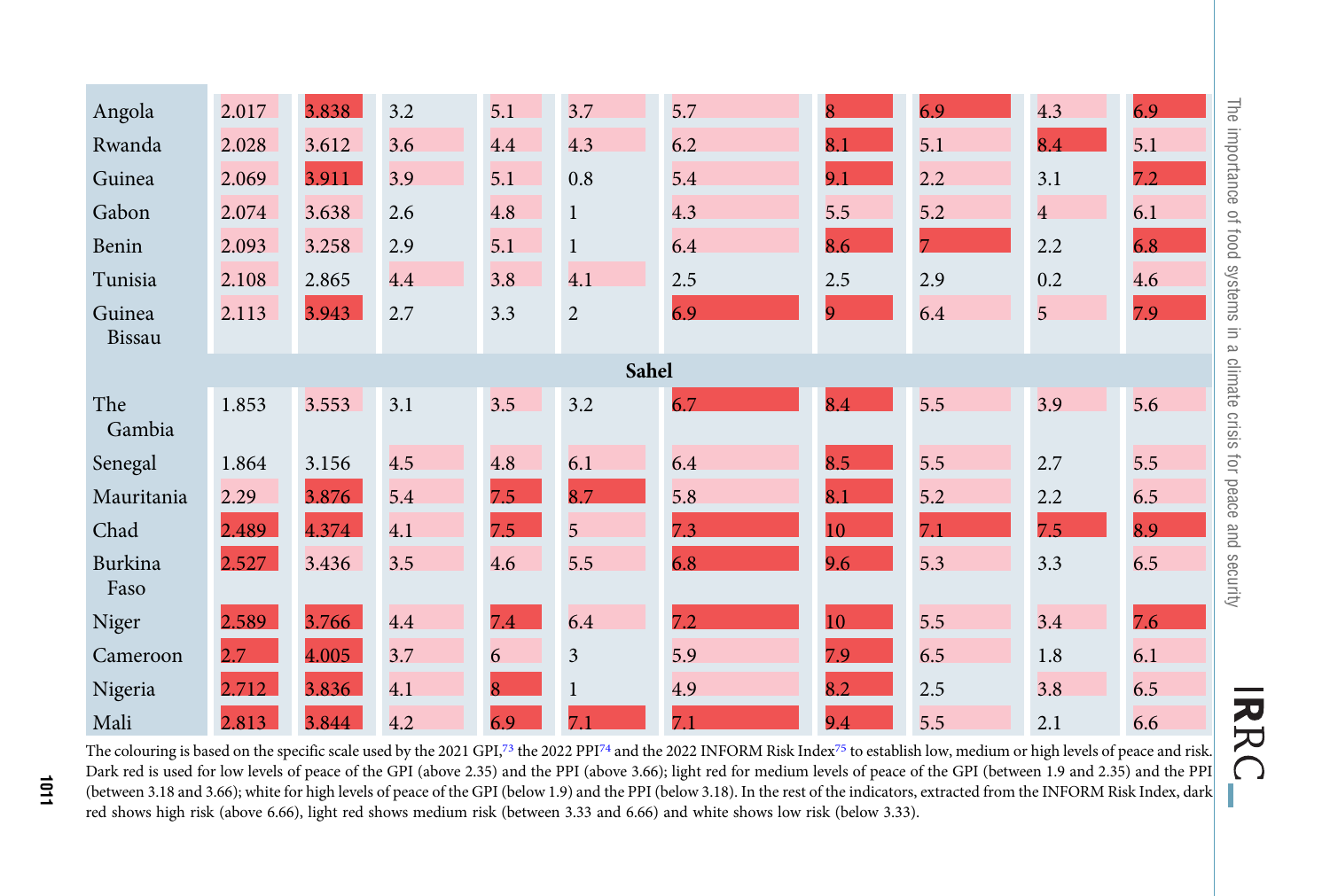<span id="page-17-0"></span>[Table 1](#page-15-0) also reports the level of other existing insecurities present in the twenty most peaceful countries in Africa and in the Sahel. The results show that in Africa, eighteen countries experience medium or high levels of socio-economic vulnerabilities, including eighteen countries with medium or high levels of poverty, fourteen with medium or high levels of food insecurity, and eighteen with medium or high levels of inequality. Similarly, in the Sahel, all nine countries have medium or high levels of socio-economic vulnerabilities and high levels of poverty; eight countries have medium or high levels of inequality; and four countries have medium or high levels of food insecurity.

In summary, high exposure to climate impacts, high socio-economic insecurities that are vulnerable to climate impacts, and low preparedness and resilience to climate shocks suggest that even the most peaceful countries are not safe in the context of a climate crisis (see [Table 2](#page-18-0) for the level of natural hazard preparedness of the most resilient countries). This is because climate can exacerbate existing risks and insecurities that can lead to the insurgence of tensions, fragility and conflicts. The speed and likelihood of the occurrence of insecurities and conflicts might depend on how big climate impacts are and on how strong the multiplier effect of climate on other insecurities is. Nonetheless, the most common measures of peace and security do not adequately address the role of the climate crisis. To ensure that policy makers are correctly informed on the widespread risks, it is, therefore, imperative to thoroughly review the way peace and security are measured. More explicit understanding of the level of exposure to climate hazards and their impact on existing insecurities must become an integral part of the measurement of peace and security.

# Results Chapter 3: The importance of investing in climate adaptation of food systems to ensure peace and security

Agricultural R&D is central for sustainable food systems and can be a critical driver for peace and security. An effective R&D system allows: (1) the development and piloting of targeted innovations that address existing needs and constraints; (2) the deployment of such innovations at the scale required to contribute to poverty alleviation, food security and overall economic growth. Based on a compilation of 376 individual estimates of internal rates of return (IRR –the annual rate of

<sup>73</sup> Institute for Economics & Peace, Global Peace Index 2021: Measuring Peace in a Complex World, Sydney, June 2021, available at: [https://www.visionofhumanity.org/wp-content/uploads/2021/06/GPI-2021-web-1.](https://www.visionofhumanity.org/wp-content/uploads/2021/06/GPI-2021-web-1.pdf) [pdf](https://www.visionofhumanity.org/wp-content/uploads/2021/06/GPI-2021-web-1.pdf).

<sup>74</sup> Institute for Economics & Peace, Positive Peace Report 2022: Analysing the Factors that Build, Predict and Sustain Peace, Sydney, January 2022, available at: [https://www.visionofhumanity.org/wp-content/uploads/](https://www.visionofhumanity.org/wp-content/uploads/2022/02/PPR-2022-web-1.pdf) [2022/02/PPR-2022-web-1.pdf](https://www.visionofhumanity.org/wp-content/uploads/2022/02/PPR-2022-web-1.pdf).

<sup>75</sup> European Commission, INFORM Risk Index 2022, available at: [https://drmkc.jrc.ec.europa.eu/inform](https://drmkc.jrc.ec.europa.eu/inform-index/INFORM-Risk/Results-and-data/moduleId/1782/id/433/controller/Admin/action/Results)[index/INFORM-Risk/Results-and-data/moduleId/1782/id/433/controller/Admin/action/Results.](https://drmkc.jrc.ec.europa.eu/inform-index/INFORM-Risk/Results-and-data/moduleId/1782/id/433/controller/Admin/action/Results)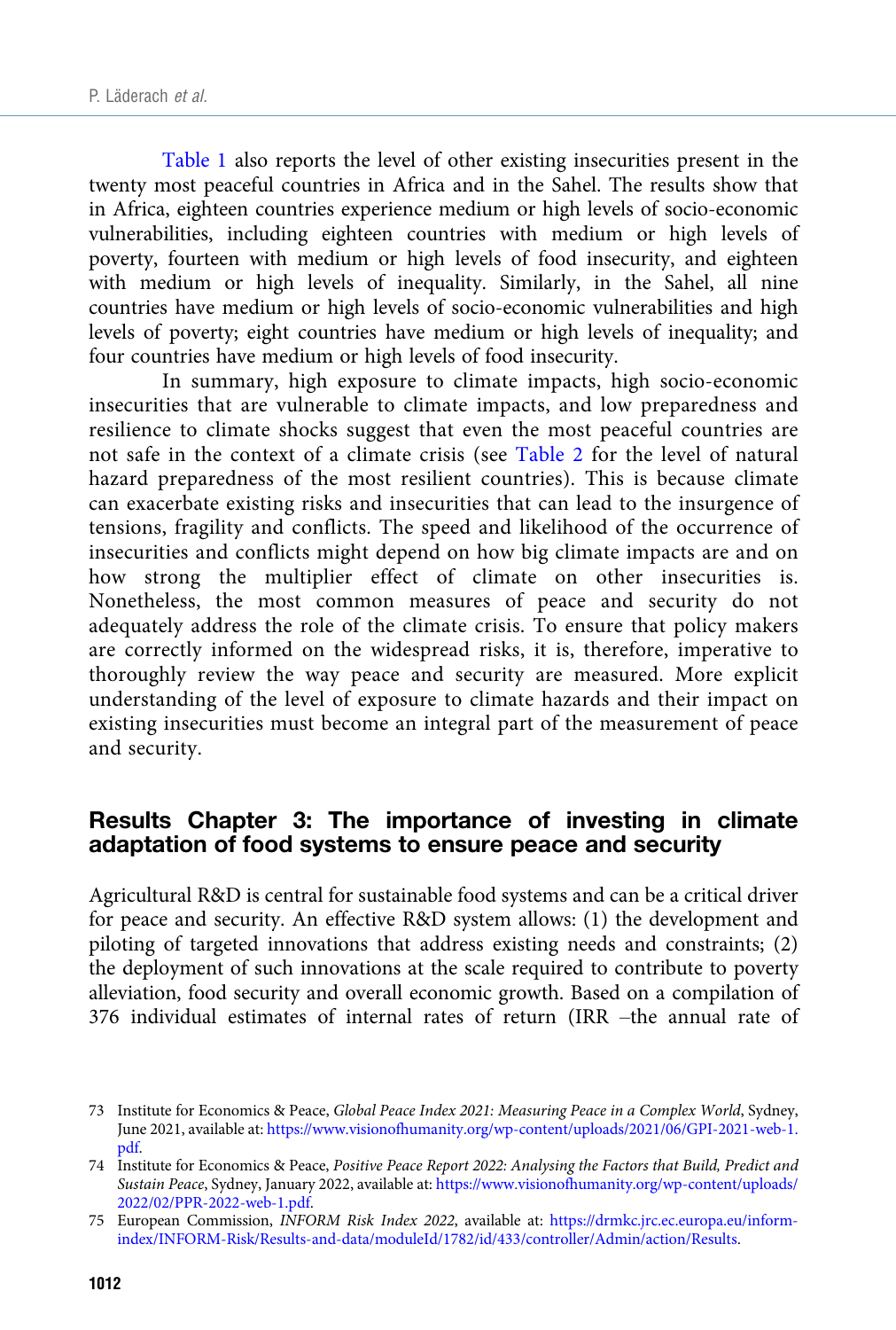| Country      | PPI                      | <b>DRR</b>     |
|--------------|--------------------------|----------------|
| Rank/Score   | $1 - 50$                 | $1 - 10$       |
|              | Africa                   |                |
| Mauritius    | $\mathbf 1$              | 3.3            |
| Botswana     | $\overline{2}$           | 5.6            |
| Tunisia      | $\mathfrak{Z}$           | 6.4            |
| Namibia      | $\overline{4}$           | 4.3            |
| Morocco      | 5                        | 5.6            |
| Ghana        | 6                        | 3.4            |
| South Africa | $\overline{\phantom{a}}$ | 3.9            |
| Senegal      | $\,8\,$                  | 4.7            |
| Rwanda       | 9                        | 3 <sup>1</sup> |
| Gabon        | 10                       | 6.7            |
| Lesotho      | 11                       | 8.4            |
| Tanzania     | 12                       | 3.5            |
| Algeria      | 13                       | 3.5            |
| Benin        | 14                       | 5.5            |
| Eswatini     | 15                       | 4.4            |
| Gambia       | 16                       | $\overline{3}$ |
| Burkina Faso | 17                       | 3.2            |
| Malawi       | 18                       | $\overline{4}$ |
| Zambia       | 19                       | 3.5            |
| Djibouti     | 20                       | 5.5            |
|              | Sahel                    |                |
| Senegal      | $\,8\,$                  | 4.7            |
| Gambia       | 16                       | $\overline{3}$ |
| Burkina Faso | 17                       | 3.2            |
| Mali         | 32                       | 4.9            |
| Niger        | 33                       | 5.3            |

<span id="page-18-0"></span>Table 2. Level of natural hazard preparedness of the most resilient countries as ranked by the  $2019$   $\overrightarrow{PPI}$ 

Continued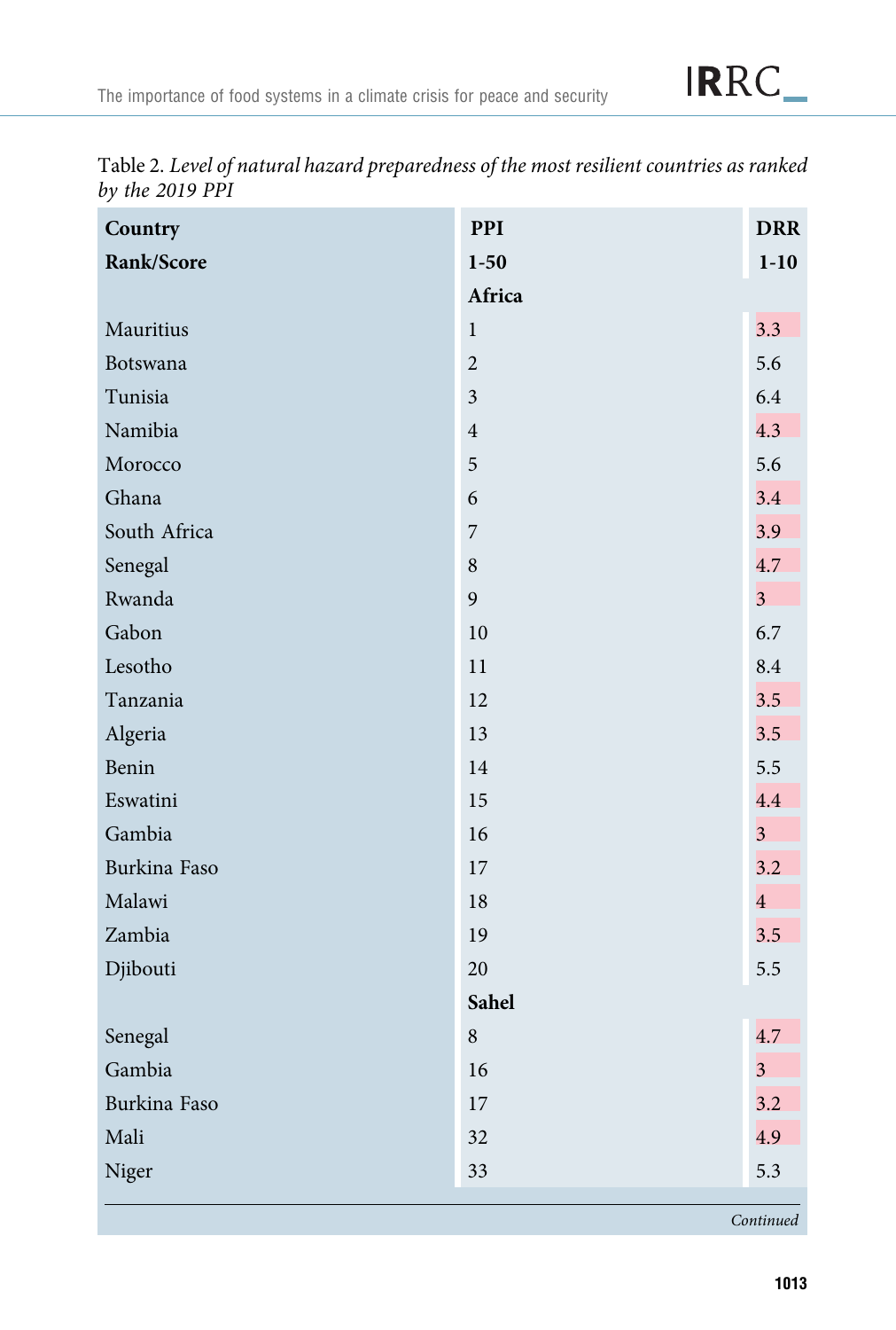| TABLE 2.<br>Continued |            |             |  |  |  |
|-----------------------|------------|-------------|--|--|--|
| Country               | <b>PPI</b> | <b>DRR</b>  |  |  |  |
| Rank/Score            | $1 - 50$   | $1-10$      |  |  |  |
| Cameroon              | 34         | 2.6         |  |  |  |
| Nigeria               | 35         | 2.8         |  |  |  |
| Mauritania            | 38         | 4.8         |  |  |  |
| Chad                  | 47         | $\mathbf x$ |  |  |  |

The values in red are lower than the average. The ranking scores are estimated by the authors using the 2019 PPI<sup>76</sup> and the 2021 INFORM risk data (disaster risk reduction; DRR).<sup>77</sup>

growth for an investment) for agricultural R&D, Pardey et al.<sup>78</sup> report a median IRR of 35% (standard deviation = 38.5%) across sub-Saharan African countries. Sahelian countries (range 30–100%), and especially Chad and Burkina Faso (with IRR > 60%), show the largest returns. For CGIAR research, a recent analysis reported a mean cost–benefit ratio of 1:12, compared to an average of 1:10 of non-CGIAR research.79 These figures provide a clear picture of the substantial returns on investment for agricultural R&D. The problem is that overall agricultural R&D investment is very low in sub-Saharan Africa (3.9% of the global total).80 Furthermore, the IRR or investment return figures do not specifically separate R&D for climate change adaptation, nor do they provide an indication of the social contribution to peacebuilding and security. Agricultural R&D activities vary widely by type (i.e. applied research, basic research, extension, or combinations of these) and also in terms of region and farming system targets. Investments in agricultural R&D focused on climate adaptation can target the development of climateresilient varieties, $81$  the implementation of climate-smart agricultural practices,  $82$ 

- 76 Institute for Economics & Peace, Positive Peace Report 2019: Analysing the Factors that Sustain Peace, Sydney, October 2019, available at: [https://www.visionofhumanity.org/wp-content/uploads/2020/10/](https://www.visionofhumanity.org/wp-content/uploads/2020/10/PPR-2019-web.pdf) [PPR-2019-web.pdf](https://www.visionofhumanity.org/wp-content/uploads/2020/10/PPR-2019-web.pdf).
- 77 European Commission, INFORM Risk Data, available at: [https://drmkc.jrc.ec.europa.eu/inform-index/](https://drmkc.jrc.ec.europa.eu/inform-index/INFORM-Risk/Results-and-data/moduleId/1782/id/419/controller/Admin/action/Results) [INFORM-Risk/Results-and-data/moduleId/1782/id/419/controller/Admin/action/Results](https://drmkc.jrc.ec.europa.eu/inform-index/INFORM-Risk/Results-and-data/moduleId/1782/id/419/controller/Admin/action/Results).
- 78 Philip G. Pardey et al., "Returns to Food and Agricultural R&D Investments in Sub-Saharan Africa, 1975– 2014", Food Policy, Vol. 65, 2016.
- 79 Julian M. Alston, Philip G. Pardey and Xudong Rao, The Payoff to Investing in CGIAR Research, Report, SoAR Foundation, Arlington, VA, October 2020, available at: [https://supportagresearch.org/assets/pdf/](https://supportagresearch.org/assets/pdf/Payoff_to_Investing_in_CGIAR_Research_final_October_2020.pdf) [Payoff\\_to\\_Investing\\_in\\_CGIAR\\_Research\\_final\\_October\\_2020.pdf.](https://supportagresearch.org/assets/pdf/Payoff_to_Investing_in_CGIAR_Research_final_October_2020.pdf)
- 80 P. G. Pardey et al., above note 78.
- 81 Julian Ramirez-Villegas et al., "CGIAR Modeling Approaches for Resource-constrained Scenarios: I. Accelerating Crop Breeding for a Changing Climate", Crop Science, Vol. 60, No. 2, 2020.
- 82 Arun Khatri-Chhetri et al., "Farmers' Prioritization of Climate-Smart Agriculture (CSA) Technologies", Agricultural Systems, Vol. 151, 2017; Nadine Andrieu et al., "Ex Ante Mapping of Favorable Zones for Uptake of Climate-Smart Agricultural Practices: A Case Study in West Africa", Environmental Development, 2020, available at: <https://doi.org/10.1016/j.envdev.2020.100566>.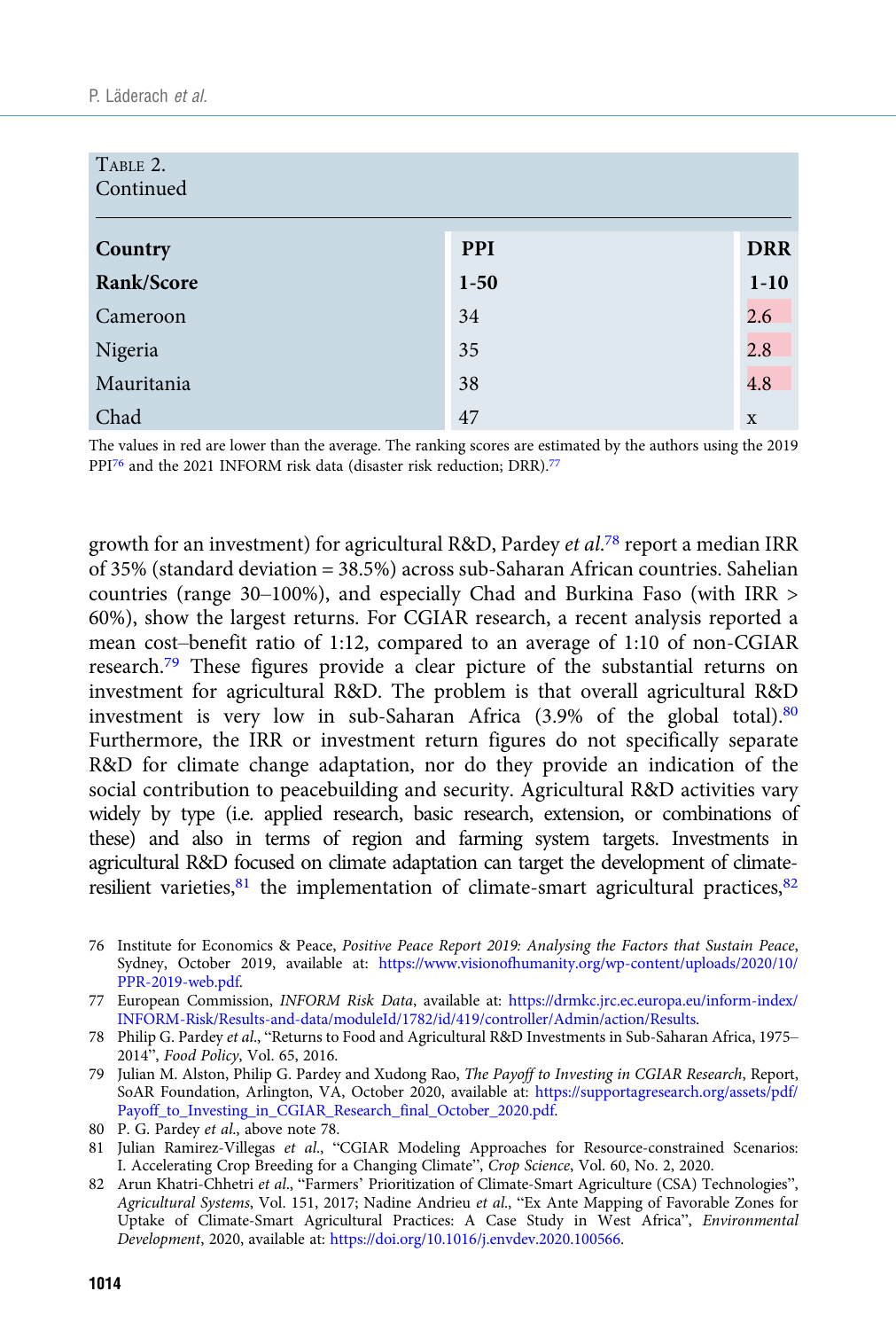information services for better agronomy and climate risk management, $83$  insurance to transfer risks $84$  and financing options. $85$ 

This section reviews specific R&D activities across the Sahel and discusses potential ways in which they have contributed to food security and peacebuilding. The list of examples is not exhaustive but showcases some of the main R&D activities currently implemented.

#### Climate-sensitive crop improvement

Crop-improvement networks have played an important role in increasing crop productivity levels and reducing food insecurity and poverty.<sup>86</sup> Garbero et al.<sup>87</sup> assessed the overall impact of CGIAR improved seeds interventions between 2007 and 2015 and found that improved varieties reduced poverty by 4% (although this finding is not statistically significant), increased income by 35% and increased expenditure by 14% in adopting households in rural areas.

Climate-sensitive crop improvement, also referred to as climate-smart breeding, seeks to develop novel crop varieties that are adapted to the set of stresses that are expected in the future.88 Model-based analyses suggest that productivity gains from climate-smart breeding can be in the range of 10–50% under climate change.<sup>89</sup> Many efforts are already ongoing across sub-Saharan Africa to develop and promote the adoption of climate-resilient varieties, especially targeting drought, heat, flooding and salinity tolerance. Despite adoption constraints, these varieties are already being adopted by small-scale producers.90

An evaluation of the potential impacts of the Drought Tolerant Maize for Africa (DTMA) project (a CGIAR-led breeding effort in thirteen countries of eastern, southern and western Africa) estimates that economic and poverty

<sup>83</sup> Catherine Vaughan et al., "Evaluating Agricultural Weather and Climate Services in Africa: Evidence, Methods, and a Learning Agenda", Wiley Interdisciplinary Reviews: Climate Change, Vol. 10, No. 9, 2019; Steven Sotelo et al., "Pronosticos AClimateColombia: A System for the Provision of Information for Climate Risk Reduction in Colombia", Computer and Electronics in Agriculture, Vol. 174, 2020.

<sup>84</sup> James W. Hansen et al., "Climate Services Can Support African Farmers' Context-Specific Adaptation Needs at Scale", Frontiers in Sustainable Food Systems, Vol. 3, 2019.

<sup>85</sup> Charles Odhong et al., "Financing Large-Scale Mitigation by Smallholder Farmers: What Roles for Public Climate Finance?", Frontiers in Sustainable Food Systems, Vol. 3, 2019.

<sup>86</sup> Peter Stamp and Richard Visser, "The Twenty-First Century, the Century of Plant Breeding", Euphytica, Vol. 186, 2012; R. E. Evenson and D. Gollin, "Assessing the Impact of the Green Revolution, 1960 to 2000", Science, Vol. 300, No. 5620, 2003.

<sup>87</sup> Alessandra Garbero, Pierre Marion and Valentina Brailovskaya, The Impact of the Adoption of CGIAR's Improved Varieties on Poverty and Welfare Outcomes: A Systematic Review, IFAD Research Series 33, IFAD, 2018, available at: <https://www.ifad.org/documents/38714170/40951886/Research+Series+33.pdf>/ 4b08b329-8f1c-2920-bce8-fba1a7a76593.

<sup>88</sup> J. Ramirez-Villegas et al., above note 81, p. 19; A. J. Challinor et al., "Current Warming Will Reduce Yields Unless Maize Breeding and Seed Systems Adapt Immediately", Nature Climate Change, Vol. 6, 2016.

<sup>89</sup> J. Ramirez-Villegas et al., above note 81, p. 19.

<sup>90</sup> Maricelis Avecedo et al., "A Scoping Review of Adoption of Climate Resilient Crops by Small-Scale Producers in Low- and Middle-Income Countries", Nature Plants, Vol. 6, 2020.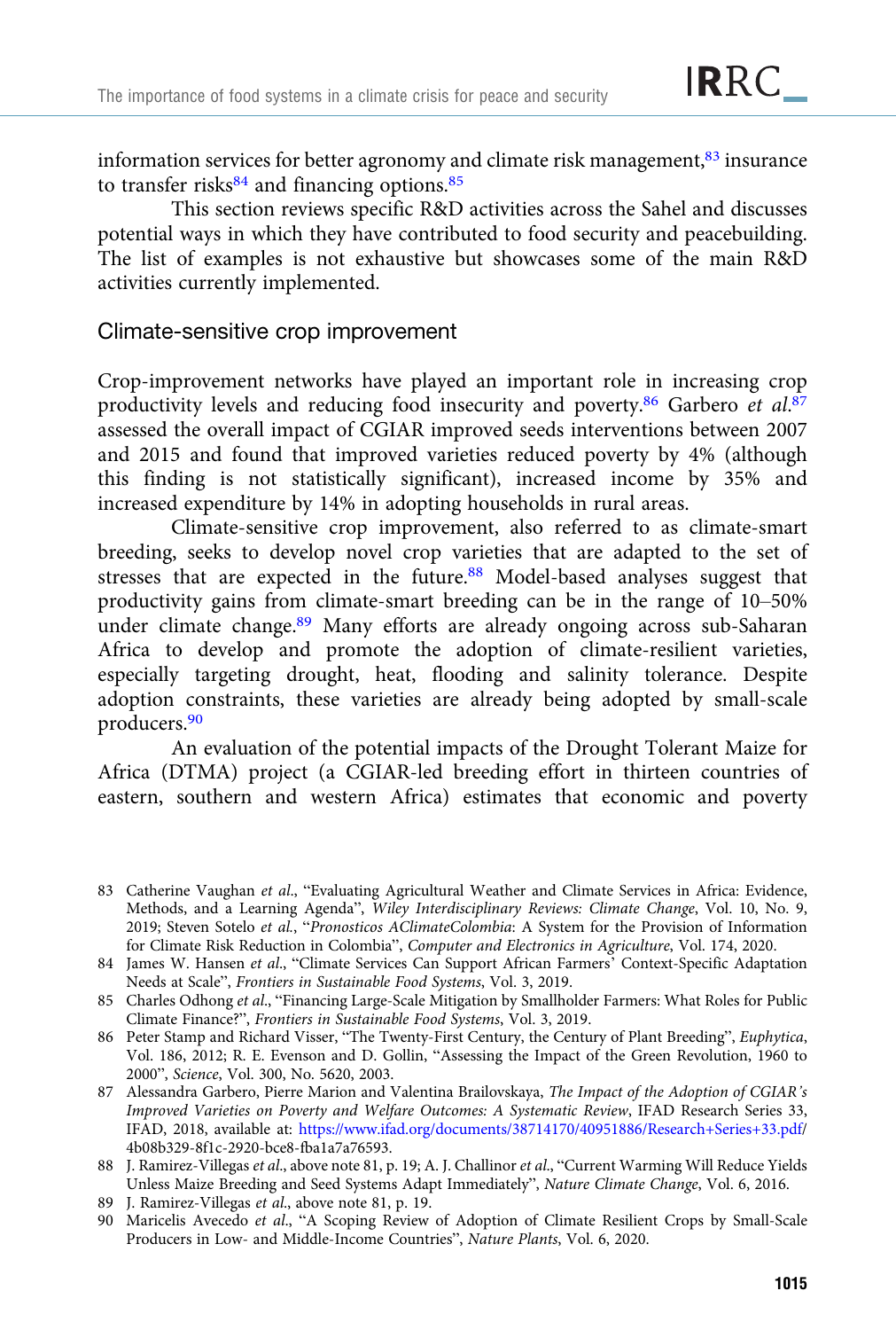reduction benefits from full adoption of drought-tolerant maize varieties are in the range of US\$ 0.53 to 0.88 billion  $(2007–2016).$ <sup>91</sup> In Mali, these gains are estimated at about US\$ 10 million, and can lead to an overall increase in maize production of 7%. Across sub-Saharan Africa, various studies report widespread adoption and benefits from climate-resilient wheat, $92$  small cereals, $93$  as well as rice and other crops.94 Ouédraogo et al. show that since 2011 to now, the adoption of improved variety increased from 32.9% to 95.6% in the Mali climatesmart villages.<sup>95</sup>

While the benefits from climate-resilient varieties are already substantial, the potential of these varieties to transform African food production systems is far from being realized. Adoption levels remain moderate at best, and systems for delivery of improved seeds are largely underdeveloped<sup>96</sup> and unprepared for climate change.<sup>97</sup> Acevedo et al.<sup>98</sup> report that access to extension, experience and skills, education, farm inputs, financial instruments and climate information constitute major obstacles in the way of achieving large-scale benefits from climate-resilient seeds. Furthermore, the potential of improved varieties to contribute to poverty reduction and food security is fully realized when improved varieties are part of a broad climate-resilience strategy that includes other agricultural practices and technologies.

Climate-sensitive crop improvement helps adaptation to recurrent, pervasive and co-occurring climate variability and hazards (e.g. seasonal drought and heat stress) that can lead to recurring conflict among people whose farming systems are rainfed and therefore exposed to these hazards.<sup>99</sup> As water availability diminishes due to lack of rain and hot weather, intercommunal conflict over access to wells and riverbeds becomes more likely.<sup>100</sup>

- 93 Melinda Smale et al., "Farm Family Effects of Adopting Improved and Hybrid Sorghum Seed in the Sudan Savanna of West Africa", Food Policy, Vol. 74, 2018; B. I. G. Haussmann et al., "Breeding Strategies for Adaptation of Pearl Millet and Sorghum to Climate Variability and Change in West Africa", Journal of Agronomy and Crop Science, Vol. 198, No. 5, 2012.
- 94 Thomas S. Walker and Jeffrey Alwang (eds), Crop Improvement, Adoption, and Impact of Improved Varieties in Food Crops in Sub-Saharan Africa, CGIAR and CAB International, Oxford, 2015.
- 95 Mathieu Ouédraogo et al., "Uptake of Climate-Smart Agricultural Technologies and Practices: Actual and Potential Adoption Rates in the Climate-Smart Village Site of Mali", Sustainability, Vol. 11, No. 17, 2019.
- 96 Arega Alene et al., "Measuring the Effectiveness of Agricultural R&D in Sub-Saharan Africa from the Perspectives of Varietal Output and Adoption: Initial Results from the Diffusion and Impact of Improved Varieties in Africa (DIIVA) Project", Conference Working Paper 7, 2011; T. S. Walker and J. Alwang, above note 94, p. 21.
- 97 A. J. Challinor et al., above note 88, p. 20.
- 98 M. Avecedo et al., above note 90, p. 21.
- 99 C. Hendrix and I. Salehyan, above note 53, p. 12.
- 100 Colin H. Kahl, States, Scarcity, and Civil Strife in the Developing World, Princeton University Press, Princeton, NJ, 2006.

<sup>91</sup> Roberto La Rovere et al., Potential Impact of Investments in Drought Tolerant Maize in Africa, CIMMYT/ International Institute of Tropical Agriculture (IITA), Addis Ababa, 2010.

<sup>92</sup> Maximina A. Lantican et al., Impacts of International Wheat Improvement Research, 1994–2014, Technical Report, CIMMYT, Mexico, 2016; D. P. Hodson et al., "Ethiopia's Transforming Wheat Landscape: Tracking Variety Use Through DNA Fingerprinting", Scientific Reports, Vol. 10, No. 1, 2020.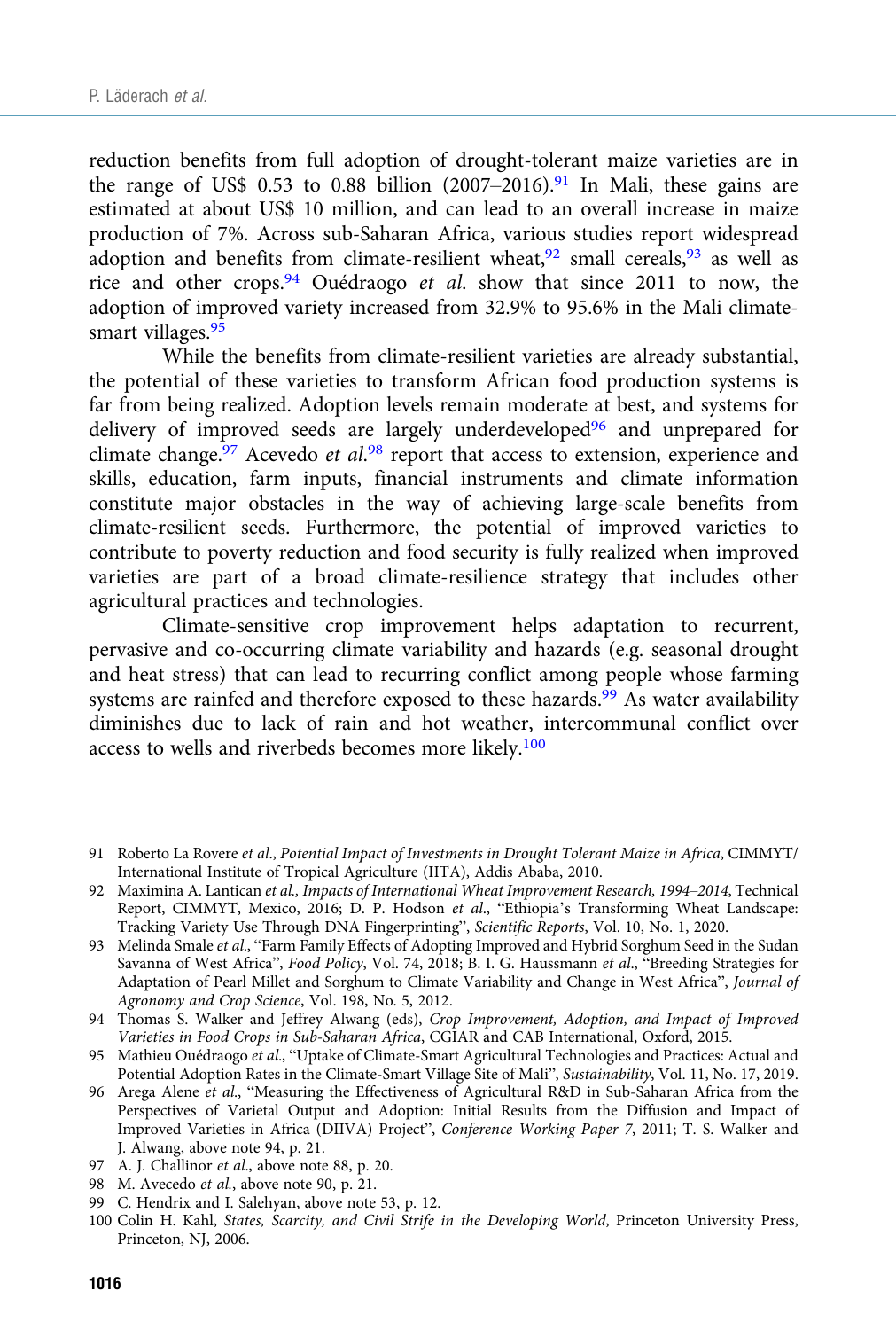### Climate-smart agricultural practices

Climate-smart agriculture (CSA) seeks to sustainably increase agricultural productivity, enhance resilience, and, where possible, also reduce greenhouse gas (GHG) emissions.101 Agricultural practices that have positive effects on yield, resilience and GHG emissions exist and evidence of their benefits has been documented for some agro-ecologies and cropping systems.102 [Figure 4](#page-23-0) shows the mean effect size for eight practices across five of the six countries analysed here (no data for Chad were found) as reported by a meta-analysis of published literature.103 Across West Africa, the CGIAR has been using "climate-smart villages" to test many of these options as part of an ongoing global effort to bring CSA to scale.<sup>104</sup>

Implementing CSA at scale requires a multi-disciplinary approach that goes beyond the biophysical piloting of options in specific agro-ecologies, and seeks to understand how these options can be embedded in a given socio-economic context and how science–policy interfacing (see the "Enabling environment and the science policy interface" section) can help bring them to scale.105 A starting point in this process is the identification of the trade-offs and synergies of CSA practices across space and time,106 followed by participatory processes that help identify what options have the largest potential (based on their biophysical performance and farmer adoption). Partey et al.<sup>107</sup> show that agroforestry options (i.e. farmer-managed natural tree regeneration activities), as well as soil and water conservation technologies (i.e. zaï pits, half-moon, tie/contour ridges, conservation agriculture), are the most promising CSA practices for West African farmers due to their substantial potential to increase productivity and help manage climate risk. Ouédraogo et al.<sup>108</sup> indicate that adoption of CSA

<sup>101</sup> Leslie Lipper et al., "Climate-Smart Agriculture for Food Security", Nature Climate Change, Vol. 4, 2014.

<sup>102</sup> Christine Lamanna et al., Evidence-Based Opportunities for Out-Scaling Climate-Smart Agriculture in East Africa, CCAFS Working Paper No. 172, CGIAR Research Program on Climate Change, Agriculture and Food Security (CCAFS), Copenhagen, 2016; Nadine Andrieu et al., "Climate-Smart Farms? Case Studies in Burkino Faso and Colombia", in Miguel Pedrono et al. (eds), Climate Change and Agriculture Worldwide, Springer, Dordrecht, 2016; Laura N. Arenas-Calle, Stephen Whitfield and Andrew J. Challinor, "A Climate Smartness Index (CSI) Based on Greenhouse Gas Intensity and Water Productivity: Application to Irrigated Rice", Frontiers in Sustainable Food Systems, Vol. 3, 2019.

<sup>103</sup> Todd S. Rosenstock et al., The Scientific Basis of Climate-Smart Agriculture: A Systematic Review Protocol, CCAFS Working Paper No. 138, CCAFS, Copenhagen, 2016.

<sup>104</sup> Mathieu Ouédraogo et al., Uptake of Climate-Smart Agriculture in West Africa: What can we learn from Climate-Smart Villages of Ghana, Mali and Niger? Info Note, CCAFS, Wageningen, 2018; Pramod K. Aggarwal et al., "The Climate-Smart Village Approach: Framework of an Integrative Strategy for Scaling up Adaptation Options in Agriculture", Ecology and Society, Vol. 23, No. 1, 2018; Minjie Chen et al., "Diversification and Intensification of Agricultural Adaptation from Global to Local Scales", PLoS ONE, Vol. 13, No. 5, 2018; Krisha Lim et al., "Impacts of Smallholder Agricultural Adaptation on Food Security: Evidence from Africa, Asia, and Central America", Food Security, Vol. 12, No. 1, 2020.

<sup>105</sup> P. K. Aggarwal et al., ibid., p. 22; L. Lipper et al., above note 101, p. 22.

<sup>106</sup> Reinhard Prestele and Peter H. Verburg, "The Overlooked Spatial Dimension of Climate-Smart Agriculture", Global Change Biology, Vol. 26, No. 3, 2020; N. Andrieu et al., above note 82, p. 20.

<sup>107</sup> Samuel T. Partey et al., "Developing Climate-Smart Agriculture to Face Climate Variability in West Africa: Challenges and Lessons Learnt", Journal of Cleaner Production, Vol. 187, 2018.

<sup>108</sup> M. Ouédraogo et al., above note 104, p. 22.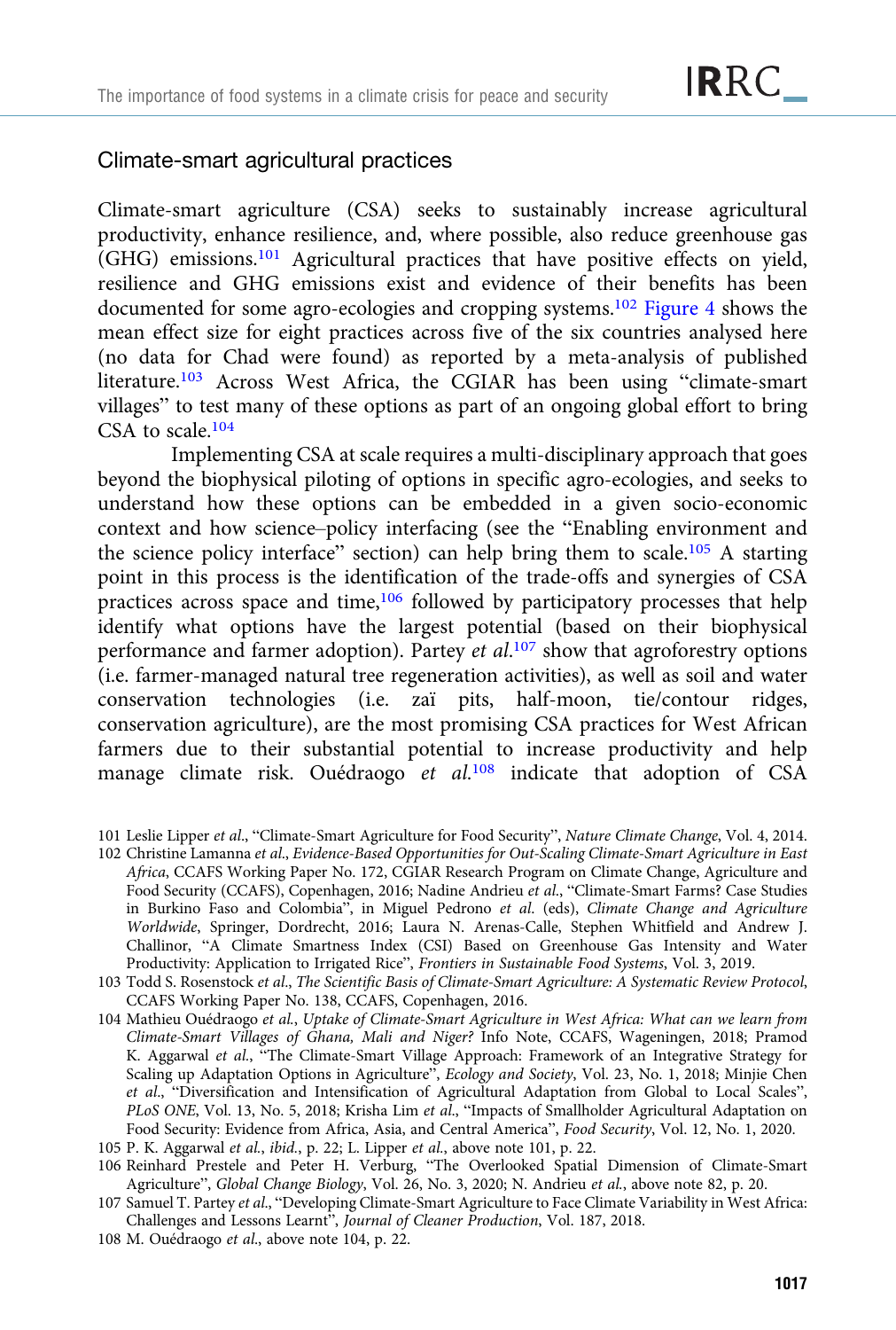<span id="page-23-0"></span>

Figure 4. Mean effect of different practices on productivity (top) and resilience (bottom). Taken from Evidence for Resilient Agriculture (ERA), available at: <https://era.ccafs.cgiar.org/>.

technologies is greater across West Africa if it is accompanied by capacity development and education programmes. These authors highlight the crucial role of community-, national- and regional-level institutions in creating the enabling environment and securing the necessary financing to scale CSA technologies.

Rapid population growth in the Sahel means that total food production needs to increase to reduce the risk of food insecurity crises. Sustainably increasing food production under climate stress is a major challenge in this very harsh environment. At the same time, food security is an important driver connecting climate to conflict (see the "Pathways through which climate and conflict relate" section). Empirical research suggests that adverse climate impacts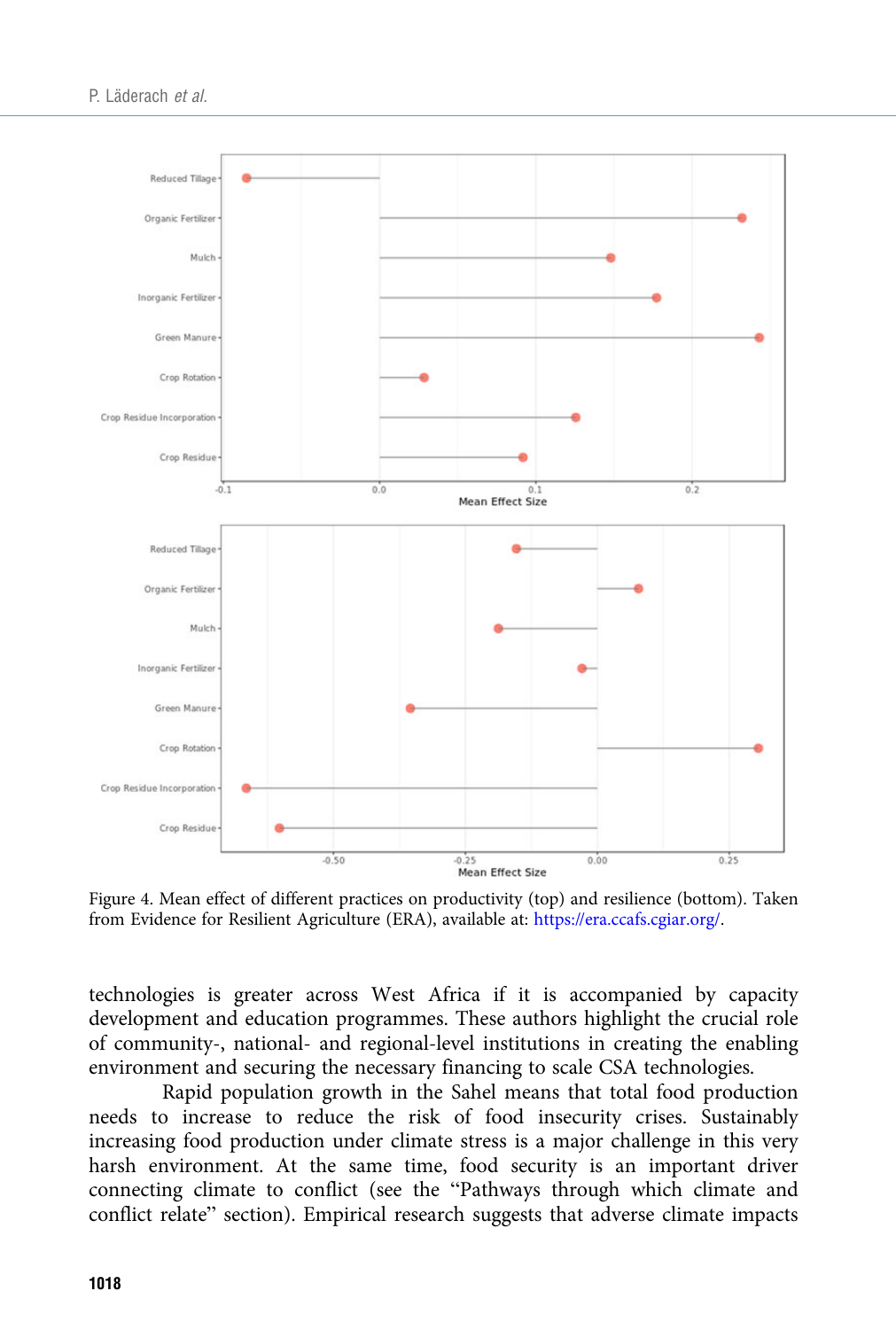affecting food and livestock prices in sub-Saharan Africa can lead to low-level political violence (e.g. protests and riots) in urban areas where cheap substitutes are absent.109 CSA practices and technologies are one piece in the puzzle to prevent conflicts, being natural capital that contributes to food security and thus indirectly to peace and stability.

## Climate information services

Information services to support farmer decision-making in the face of climate variability offer significant potential to build resilience and enhance food security and nutrition.110 These services, mostly known as climate information services (CIS) or climate services more generally, are defined as the systematic provision of climate information in support of sector decision-making. By design, climate services arise from a systematic process of co-production, translation, transfer and use of tailored decision support information.<sup>111</sup> User-tailored CIS have been shown to support up to a 66% increase in yield and corresponding gains in income.112 Since insufficient availability of and access to climate information can constitute a barrier for the adoption of certain practices and technologies, $113$  CIS can also help unlock climate adaptation at scale. In fact, CIS can be extended to include advice on best agronomic practice, pest and disease early warnings, and market information related to the current or upcoming season.<sup>114</sup>

To assess the potential for CIS implementation across the Sahel, we developed an analysis of CIS hotspots. We define a hotspot as an area in which high seasonal forecast skill co-occurs with high climate variability. Climate variability is defined using the CV of annual rainfall (standard deviation normalized by the mean), whereas forecast skill is defined using the precipitation tercile classification skill at 0.5-month lead time as reported by the International Research Institute for Climate and Society (IRI) seasonal climate forecast

- 109 V. Koubi, above note 43, p. 11; J.-F. Maystadt and O. Ecker, above note 49, p. 12; C. Raleigh, H. Choi and D. Kniveton, above note 45, p. 11.
- 110 J. W. Hansen et al., above note 84, p. 20; C. Vaughan et al., above note 83, p. 20.
- 111 Edward R. Carr et al., Identifying Climate Information Services Users and Their Needs in Sub-Saharan Africa: A Learning Agenda, Report, United States Agency for International Development, October 2017, available at: [http://www.edwardrcarr.com/downloads/Carr%20et%20al.%20-%202017%20-%20Identifying%20Climate%](http://www.edwardrcarr.com/downloads/Carr%20et%20al.%20-%202017%20-%20Identifying%20Climate%20Information%20Services%20Users%20and%20Their%20Needs%20in%20Sub-Saharan%20Africa%20A%20Learning%20Agenda.pdf) [20Information%20Services%20Users%20and%20Their%20Needs%20in%20Sub-Saharan%20Africa%20A%](http://www.edwardrcarr.com/downloads/Carr%20et%20al.%20-%202017%20-%20Identifying%20Climate%20Information%20Services%20Users%20and%20Their%20Needs%20in%20Sub-Saharan%20Africa%20A%20Learning%20Agenda.pdf) [20Learning%20Agenda.pdf](http://www.edwardrcarr.com/downloads/Carr%20et%20al.%20-%202017%20-%20Identifying%20Climate%20Information%20Services%20Users%20and%20Their%20Needs%20in%20Sub-Saharan%20Africa%20A%20Learning%20Agenda.pdf); Catherine Vaughan et al., "Identifying Research Priorities to Advance Climate Services", Climate Services, Vol. 4, 2016; Catherine Vaughan and Suraje Dessai, "Climate Services for Society: Origins, Institutional Arrangements, and Design Elements for an Evaluation Framework", Wiley Interdisciplinary Reviews: Climate Change, Vol. 5, No. 5, 2014.
- 112 Catherine Vaughan et al., "Creating an Enabling Environment for Investment in Climate Services: The Case of Uruguay's National Agricultural Information System", Climate Services, Vol. 8, 2017.
- 113 M. Avecedo et al., above note 90, p. 21.
- 114 Regina Birner et al., "From Best Practice to Best Fit: A Framework for Designing and Analyzing Pluralistic Agricultural Advisory Services Worldwide", Journal of Agricultural Education and Extension, Vol. 14, No. 4, 2009; Guy Faure, Yann Desjeux and Pierre Gasselin, "New Challenges in Agricultural Advisory Services from a Research Perspective: A Literature Review, Synthesis and Research Agenda", Journal of Agricultural Education and Extension, Vol. 18, No. 5, 2012.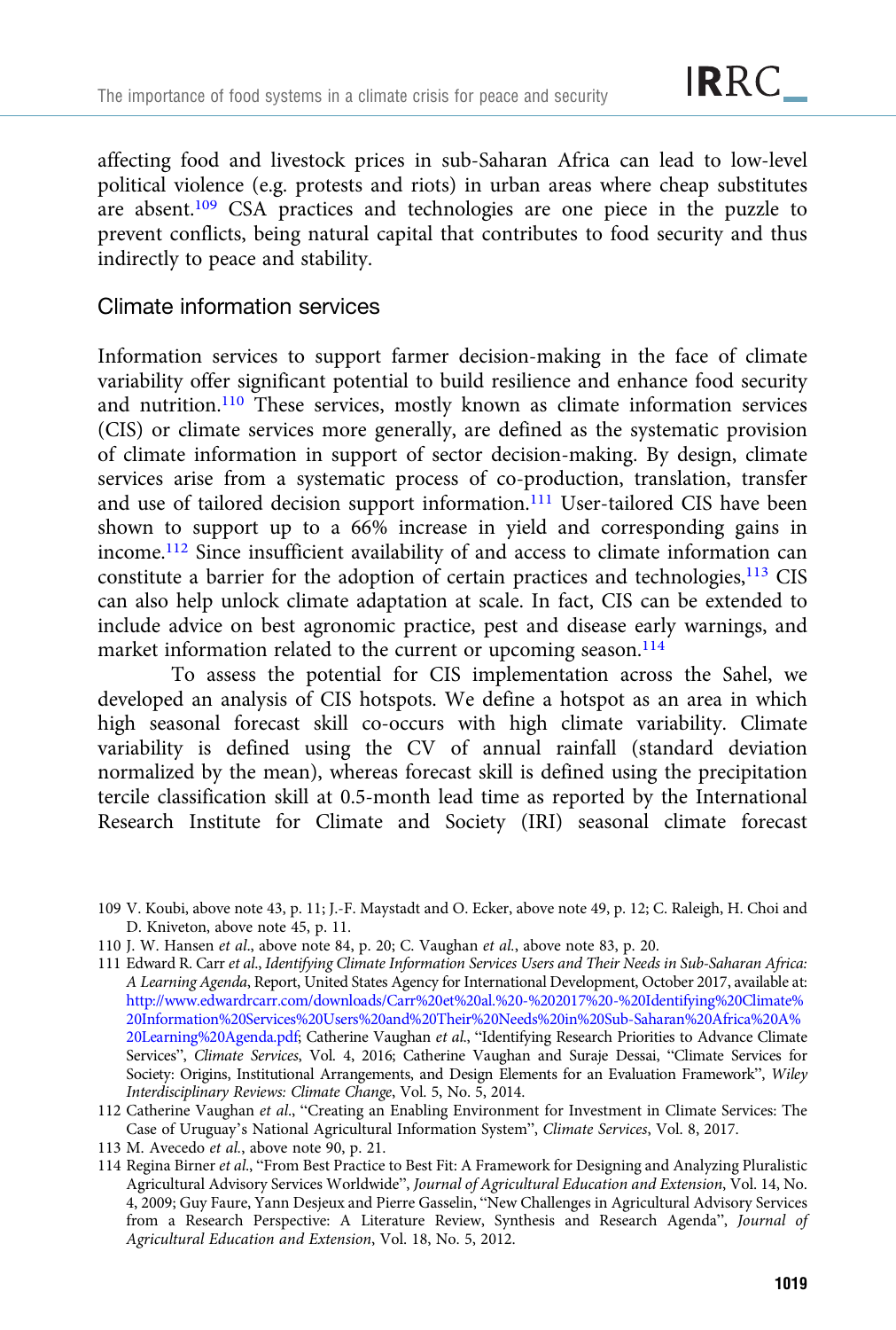verifications.115 In the areas of the Sahel adequately covered by the available data, approximately half of the analysed area has either high potential or can be considered implementation-ready for CIS. Areas labelled as having 'potential' would require some level of investment in better seasonal prediction systems and climate data infrastructure to support CIS achieving their full potential (see [Figure 5](#page-26-0)).

As mentioned above, CIS can be tailored in many different context-specific ways and be disseminated using different mechanisms including text messaging, user groups, web platforms, and more. The basic objective is always the same, i.e. to inform farming decisions either ahead, during, or at the end of the season. In West Africa, one of the most important uses of CIS lies in helping farmers decide what to crop during the sole rainy season, when to prepare their field and sow their crops, as this reduces the risk of crop failure.<sup>116</sup> It is estimated that upwards of ten million farmers in West Africa currently have access to CIS through radio and short message service  $(SMS)$ ,<sup>117</sup> and new projects are bringing many more farmers onboard with every season.

Climate services exemplify the need for adaptive management of development research. The CGIAR's Research Program on Climate Change, Agriculture and Food Security (CCAFS), for example, collaborated with the Senegalese National Meteorological Agency (ANACIM) to develop CIS that are relevant to farmers on a broad scale. As of August 2015, seasonal forecasts are transmitted nationwide through 102 rural community radio stations and SMS (the best means available for the region), potentially reaching 7.4 million rural people across Senegal. Climate information in Senegal is now considered an agricultural input just like seeds, fertilizers and equipment, which are at the basis of production.<sup>118</sup> An impact assessment study revealed that the use of CIS in Senegal led to 10–25% increases in household income.<sup>119</sup>

Small-scale farmers who do not receive adequate information and capacitybuilding are often caught unprepared when required to respond to climate variability. This leads to cycles of low output resulting in low income. The income disparity and inequality between local farmers and other citizens can fuel social envy and can be potential sources of conflict.<sup>120</sup> Climate services are a means to manage risk, they can minimize losses and damages caused by shocks

- 115 Anthony G. Barnston et al., "Verification of the First 11 Years of IRI's Seasonal Climate Forecasts", Journal of Applied Meteorology and Climatology, Vol. 49, No. 3, 2010.
- 116 M. Ouédraogo et al., above note 104, p. 22; Mathieu Ouédraogo et al., "Farmers' Willingness to Pay for Climate Information Services: Evidence from Cowpea and Sesame Producers in Northern Burkina Faso", Sustainability, Vol. 10, No. 3, 2018.
- 117 M. Ouédraogo et al., above note 104, p. 22; M. Ouédraogo, ibid., p. 26; Djibril S. Dayamba et al., "Assessment of the Use of Participatory Integrated Climate Services for Agriculture (PICSA) Approach by Farmers to Manage Climate Risk in Mali and Senegal", Climate Services, Vol. 12, 2018.

118 T. S. Rosenstock et al., above note 103; J. W. Hansen et al., above note 84, p. 20.

- 119 Brian Chiputwa et al., "Transforming Climate Science into Usable Services: The Effectiveness of Co-Production in Promoting Uptake of Climate Information by Smallholder Farmers in Senegal", Climate Services, Vol. 20, 2020.
- 120 Usman Pakasi, "Conflict in the Border Region between Indonesia and Papua New Guinea", in Proceedings of the International Conference on Ethics in Governance (ICONEG 2016), Atlantis Press, 2016.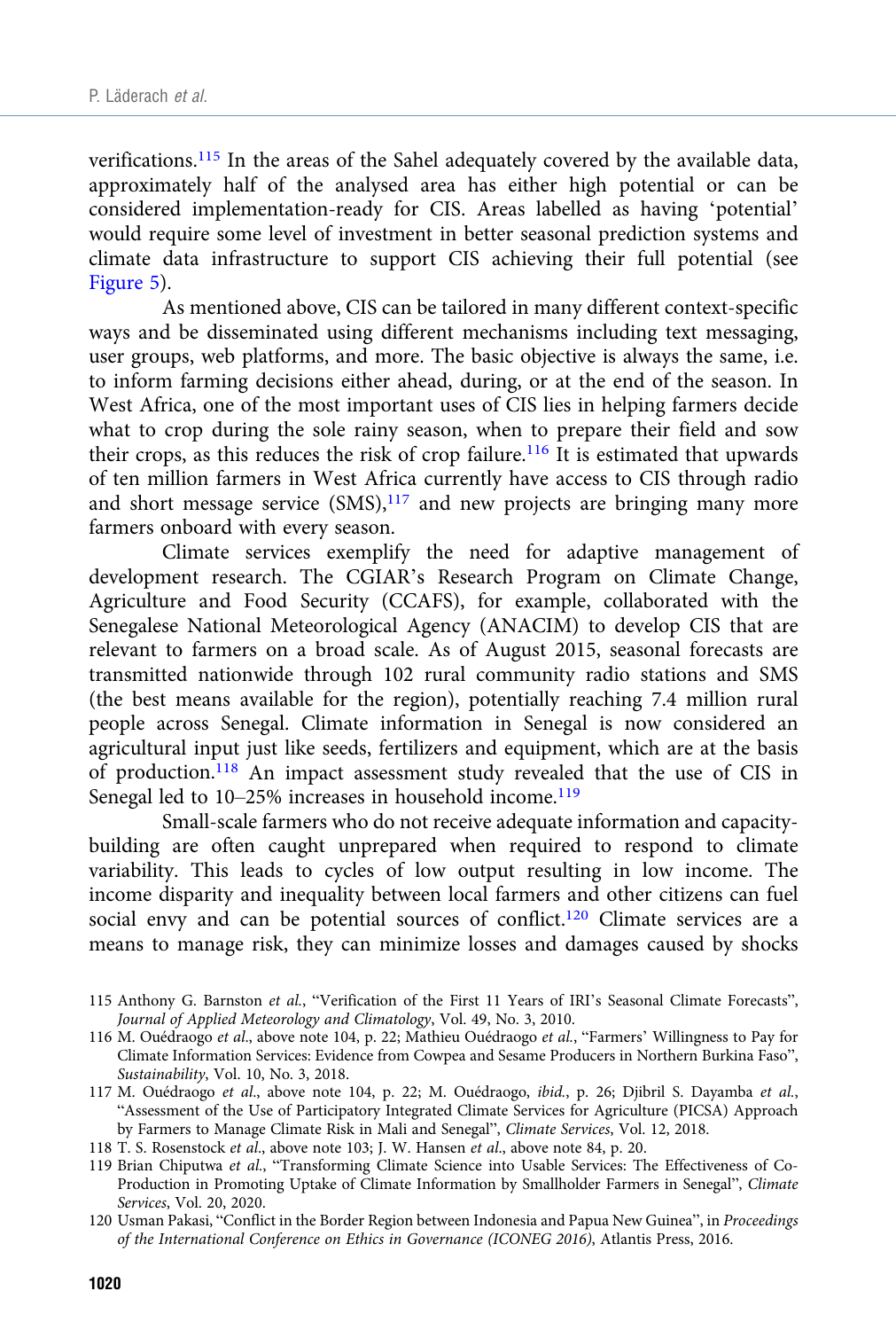<span id="page-26-0"></span>

Figure 5. Priority areas for investment in climate information services (CIS). Grey areas are either outside of the Sahel or have no data.

such as floods, droughts or storms, and reduce the need for humanitarian assistance in their aftermath. Through reducing the recovery time and the number of foodinsecure people, these strategies can reduce the risk of community destabilization, riots and protests.

## Crop insurance

Helping farmers make better choices by de-risking their farming activities has proven successful across Africa. In East Africa for example (Kenya, Rwanda and Tanzania), the Agriculture and Climate Risk Enterprise (ACRE) recently scaled to reach nearly 200,000 farmers, bundling index insurance with agricultural credit and farm inputs.121 ACRE has built on strong partnerships with regional initiatives such as M-PESA mobile banking. In Ethiopia and Senegal, the R4 Rural Resilience Initiative has scaled unsubsidized index insurance to over 20,000 poor smallholder farmers who were previously considered uninsurable, using insurance as an integral part of a comprehensive risk management portfolio.<sup>122</sup> Also, the Index-Based Livestock Insurance (IBLI) project in Kenya and Ethiopia demonstrates innovative approaches to insuring poor nomadic pastoralists in challenging circumstances.<sup>123</sup> The examples show that insurance is deployed most effectively bundled with loans, credits, agricultural inputs such as fertilizer and climate-resilient seeds, and in combination with CIS providing information on what to plant, where, when and how.

**IRRC** 

<sup>121</sup> ACRE, Fact Sheet on Kilimo Salama "Safe Agriculture", Syngenta Foundation, 2014.

<sup>122</sup> Shawn Cole et al., The Effectiveness of Index-Based Micro-Insurance in Helping Smallholders Manage Weather-Related Risks, Report, EPPI-Centre, London, 2012, available at: [https://www.biopasos.com/](https://www.biopasos.com/biblioteca/105v%20MicroinsuranceWeather2012ColeReport.pdf) [biblioteca/105v%20MicroinsuranceWeather2012ColeReport.pdf](https://www.biopasos.com/biblioteca/105v%20MicroinsuranceWeather2012ColeReport.pdf).

<sup>123</sup> Samuel Mintz, "Insurance Designed for Muslim Herders Makes First Payout in Kenya", IBLI News, 1 May 2014, available at: [https://ibli.ilri.org/2014/05/01/insurance-designed-for-muslim-herders-makes-first](https://ibli.ilri.org/2014/05/01/insurance-designed-for-muslim-herders-makes-first-payout-in-kenya/)[payout-in-kenya/](https://ibli.ilri.org/2014/05/01/insurance-designed-for-muslim-herders-makes-first-payout-in-kenya/).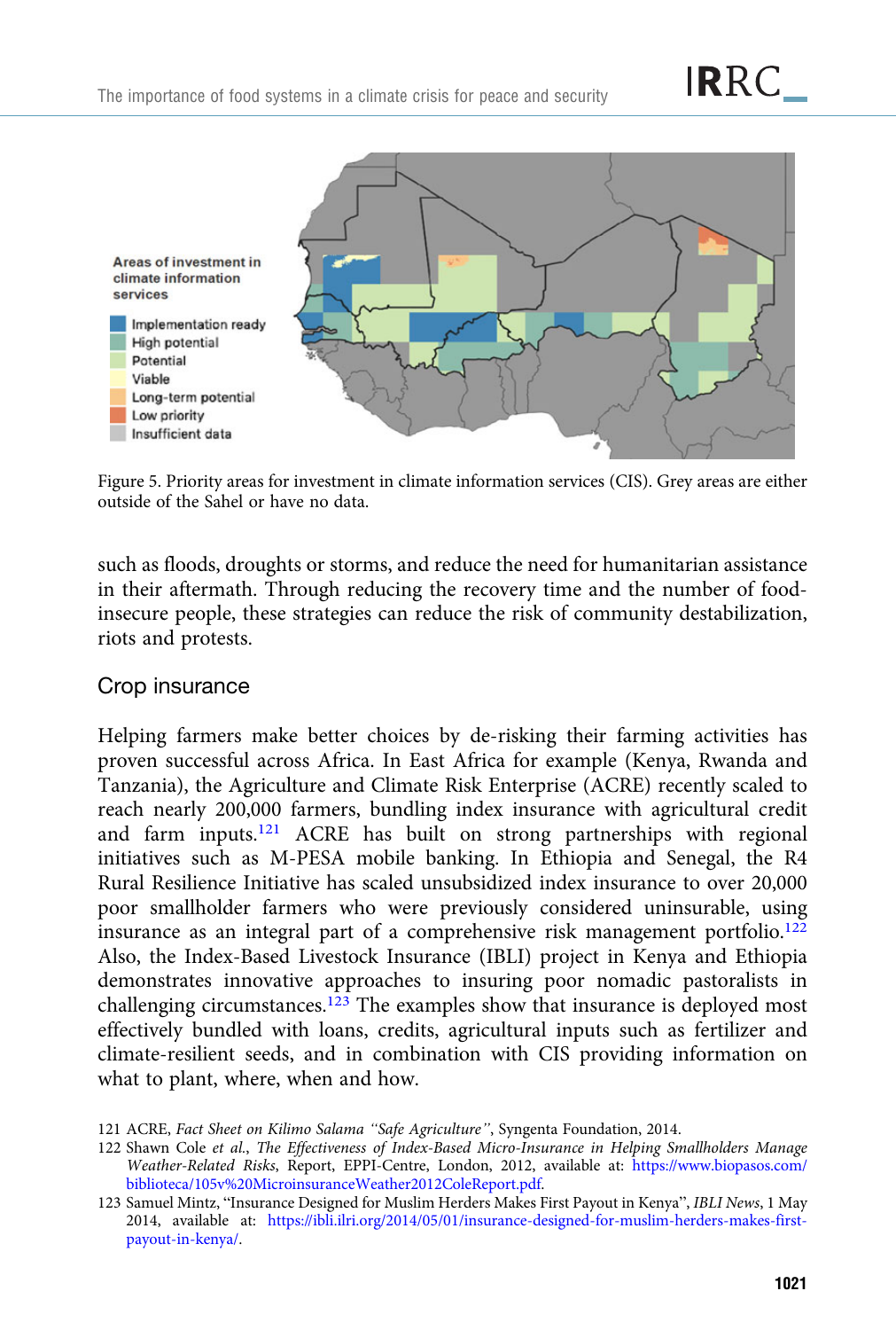Insurance products help transfer climate risk from low-likelihood highimpact events from the farmer toward insurers and re-insurers, at a reasonable cost for the farmer. Climate variability and extreme drought events that lead to crop failure or livestock death accelerate competition over the same scarce resources and increase, for example, territorial tensions over pasture and surface and underground water resources.124 This creates a fruitful environment for extremist groups like Al-Shabab to recruit fighters by offering cash and other benefits to individuals trapped in poverty and lacking alternative sources of livelihoods.<sup>125</sup> Insurance can prevent climate shocks from leading to loss of crop and livestock, assets, income, price volatility, food insecurity and thus leading to grievances and instabilities.

#### Sustainable finance

The Sustainable Development Goals (SDGs), resulting from the 2015 Paris Agreement, define ambitious goals to end poverty and hunger and provide a strategic framework for a transition towards peace and prosperity by 2030. Five years after their adoption, funding resources are falling remarkably short – with an enormous gap of US\$ 2.5 trillion annually.126 Realizing these shortfalls, the international community has been increasingly engaging with the private sector to mobilize and drive investments. Indeed, if we were to align just a proportion of the capital invested daily in capital markets, including resources from institutional investors, retail investors, etc., this would catalyse significant progress towards achieving the SDGs. It is worth highlighting that of the US\$ 153.9 billion mobilized in blended private finance, approximately US\$ 9.3 billion went to least developed countries.<sup>127</sup> To fill this private financing gap, recent initiatives, such as the International Committee of the Red Cross's (ICRC) Humanitarian Impact Bond, have encouraged the private sector to enter these complex environments. Impact Bonds are financial instruments (results-based contracts) in which private investors provide pre-financing for public projects that deliver social and environmental outcomes. Governments, development or other philanthropic funders pay back investors their principal plus a return if, and only if, these projects succeed in delivering social and environmental outcomes.

Engaging with private finance to co-address cross-cutting environmental, humanitarian and development objectives poses certain challenges that require institutional realignment. One challenge is balancing the need to generate cash flows from the private sector alongside the goal of reducing poverty in fragile

<sup>124</sup> Urmilla Bob and Salome Bronkhorst, Conflict-Sensitive Adaptation to Climate Change in Africa, BWV Verlag, Berlin, 2014.

<sup>125</sup> Jean-Francois Maystadt, Margherita Calderone and Liangzhi You, "Local Warming and Violent Conflict in North and South Sudan", Journal of Economic Geography, Vol. 15, No. 3, 2014.

<sup>126</sup> United Nations Conference on Trade and Development (UNCTAD), SDG Investment Trends Monitor, 2019, available at: [https://unctad.org/system/files/official-document/diaemisc2019d4\\_en.pdf](https://unctad.org/system/files/official-document/diaemisc2019d4_en.pdf).

<sup>127</sup> OECD/United Nations Capital Development Fund (UNCDF), Blended Finance in the Least Developed Countries 2019, Report, OECD Publishing, Paris, 2019.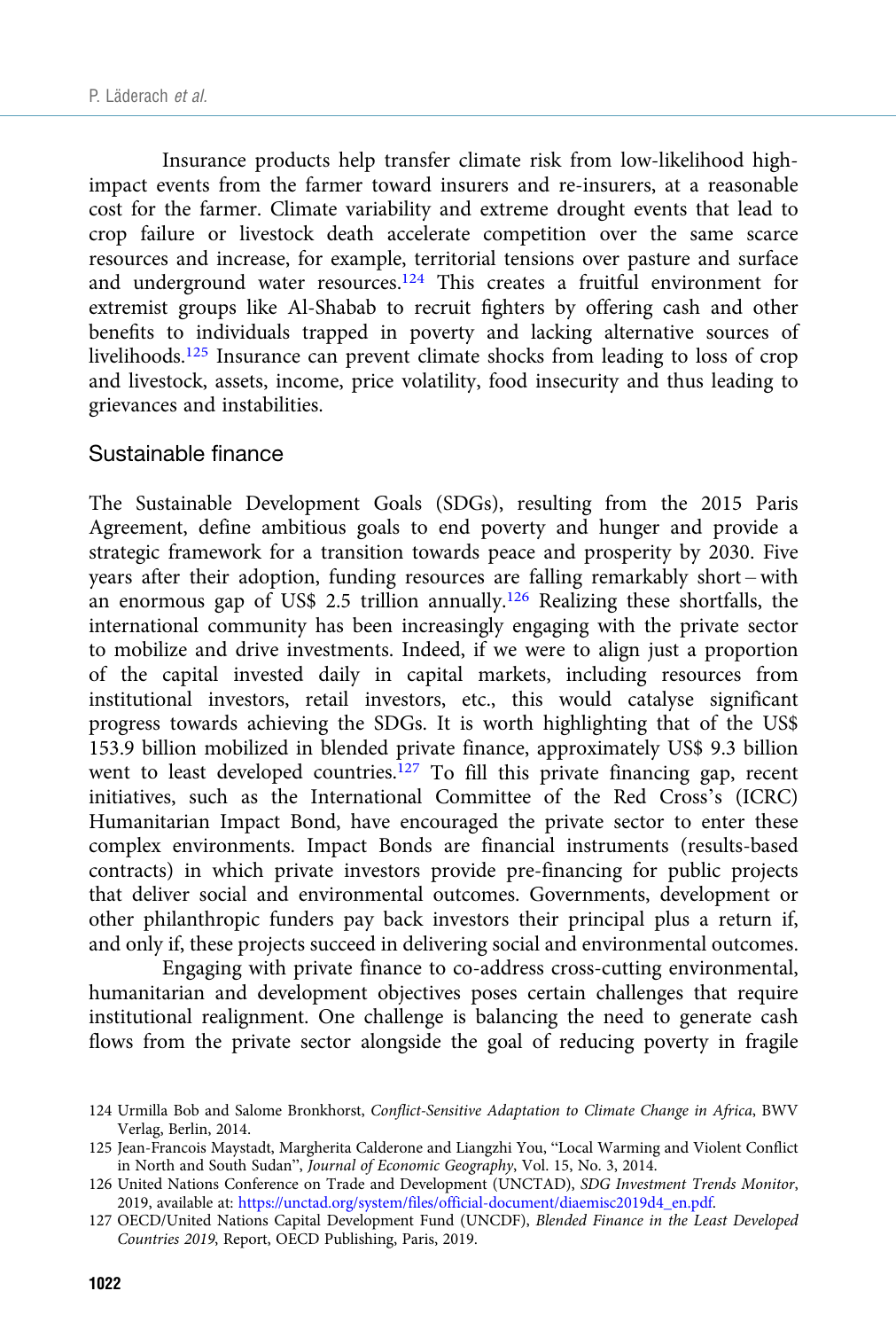contexts, where cash flows may not yet be generated. Private investors may not be inclined to take high risks in these environments, whereas public actors do not face this challenge, as they expect no profit return from using public funds. In addition, the sheer complexity in addressing environmental, social and governance factors requires establishing broad collaboration frameworks with appropriate indicators to track long-term progress.

It is paramount that humanitarian, development and peacebuilding objectives and incentives are aligned, and investments are made to mutually reinforce each other. There are plenty of emerging sustainable finance schemes from the agricultural development sector that currently do not address peace objectives systematically. For example, the West African Initiative for Climate-Smart Agriculture (WAICSA) provides financial and technical support to incentivize the adoption of CSA and increase local financial institutions' capacity for climate-smart lending.

## Enabling environment and the science–policy interface

Science–policy engagement efforts are crucial to ensure that scientific findings from agricultural research for development inform actions of governments, the private sector, non-governmental organizations (NGOs) and international development partners, accelerating progress toward upper-level goals.<sup>128</sup> A few examples where this is being done from across the Sahel include: the New Partnership for Africa's Development (NEPAD) agency that is leading the implementation of the African Union–NEPAD Agriculture Climate Change Programme, which aims to have twenty-five million farm households practising CSA by 2025;<sup>129</sup> the Africa CSA Alliance, a partnership between the NEPAD agency and five international NGOs (CARE, Catholic Relief Services, Concern, Oxfam and World Vision); and the Comprehensive Africa Agriculture Development Programme (CAADP) that aims to reach at least six million farm households with CSA reaching twenty-five million farm households.<sup>130</sup> In West Africa, included is the West African CSA Alliance (WACSAA) and the regional initiative called "The Promotion of Smart-Agriculture towards Climate Change and Agro-ecology transition" that aims to ensure adoption of CSA practices by twenty-five million households by 2025.

The above regional efforts are complemented by national and local efforts. A successful example at national level in Ghana, Mali and Senegal is the CCAFS West Africa multi-stakeholder national science–policy dialogue platforms on CSA, that use scientific evidence to create awareness of climate change impacts on agriculture and advocate for the mainstreaming of climate change and CSA

<sup>128</sup> Dhanush Dinesh et al., "Facilitating Change for Climate-Smart Agriculture through Science-Policy Engagement", Sustainability, Vol. 10, No. 8, 2018.

<sup>129</sup> Global Alliance for Climate-Smart Agriculture (GACSA), Regional CSA Alliances and Platforms: Information Sheet: The Africa CSA Alliance (ACSAA) and the NEPAD-iNGO Alliance on CSA. GACSA, Rome, 2016.

<sup>130</sup> GACSA, ibid., p. 29.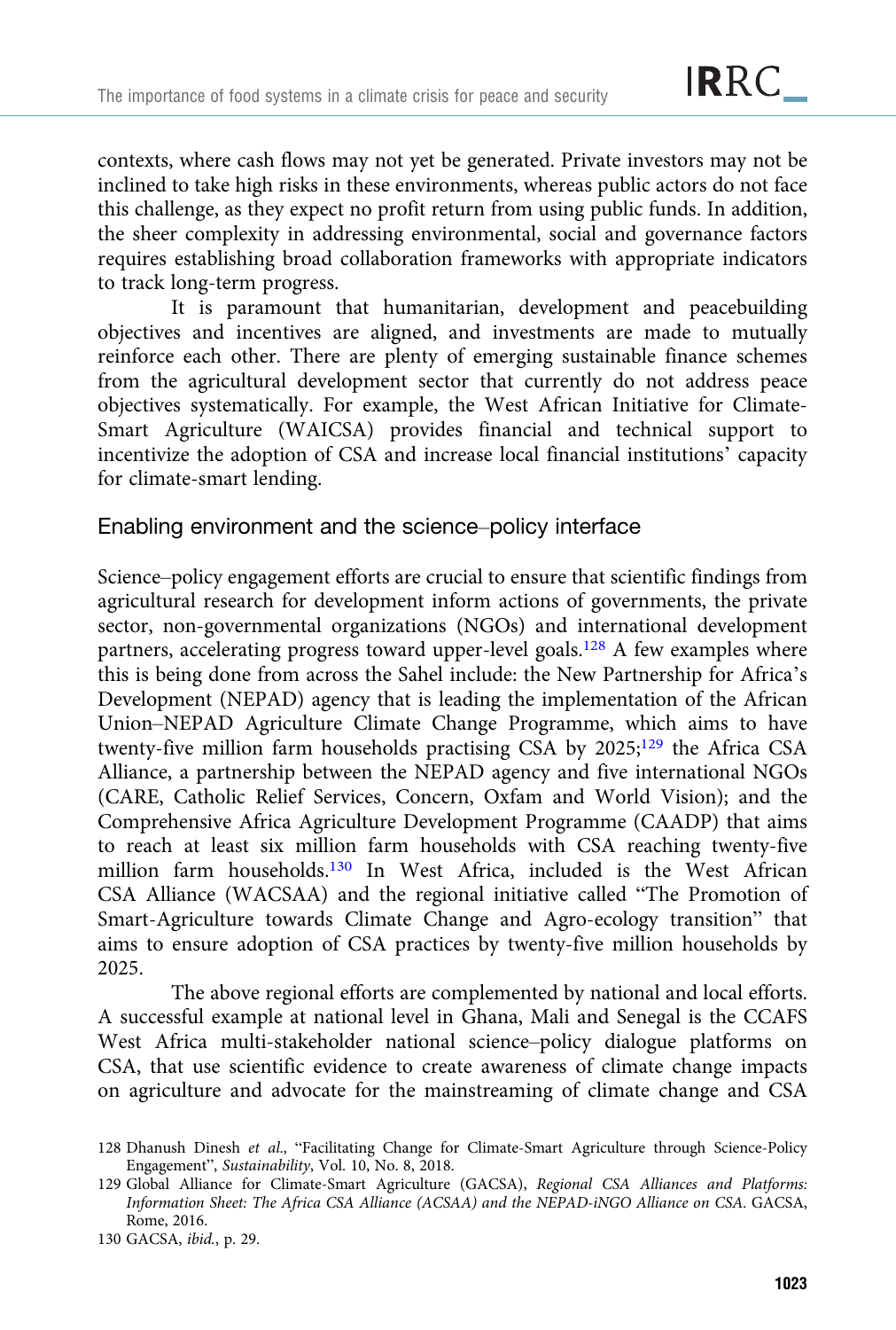into agricultural development plans.131 Results show that these platforms are an innovative approach to effectively engage decision-makers and sustainably mainstream climate change into development plans. In Senegal, for example, the national platform engaged with policymakers through targeted knowledge sharing workshops, which led to the inclusion of the scientific evidence into the agricultural component of the presidential plan for an emerging Senegal by 2035 (PSE).

However, the above-mentioned science–policy enabling environment has not yet addressed peace and security aspects explicitly, which is a missed opportunity and of crucial importance for food systems to contribute to lasting peace.

## Contribution of R&D food system programming to peace and security in the Sahel

From the discussion above we draw that food security and resilience of local food systems can potentially serve to address the complexities dealing with the cycle of conflict, poverty and climate security in the region. We suggest that moving away from a reactive scheme to a more preventive approach should include the establishment of sustainable food systems, while addressing the root causes of conflict.

While the value of R&D across sub-Saharan countries is documented widely, data on social returns of R&D related to climate programming specifically are much scarcer. A study of IFAD's Agricultural Smallholder Adaptation Programme (ASAP) concludes that the social return on investment (SROI) ratios range from 1.26:1 to 4.66:1 for four private sector-leveraged country investments selected out of a portfolio of thirty-nine.<sup>132</sup> The authors have not found data on the IRR or SROI of R&D in agricultural and food systems for peace and security, which is a field that needs to be addressed.

The set of agricultural R&D interventions in food systems described above demonstrably has potential for poverty reduction and food security.<sup>133</sup> Their contribution to peace and security is, however, less clear. As shown in the "Climate and conflict hotspots in the Sahel" section, conflict occurs in climate hotspots. In many of the hotspots there are ongoing interventions to enhance resilience and food security. A quick perusal of the theories of change and scenarios considered for the development of these activities and projects suggests

<sup>131</sup> Robert B. Zougmoré et al., "Science-Policy Interfaces for Sustainable Climate-Smart Agricultural Uptake: Lessons Learnt from National Science-Policy Dialogue Platforms in West Africa", International Journal of Agricultural Sustainability, Vol. 17, No. 5, 2019.

<sup>132</sup> Le Nghiem et al., The Business Advantage: Mobilizing Private Sector-led Climate Actions in Agriculture, IFAD Advantage Series, IFAD, Rome, 2018.

<sup>133</sup> J. Alston, P. Pardey and X. Rao, above note 79, p. 19.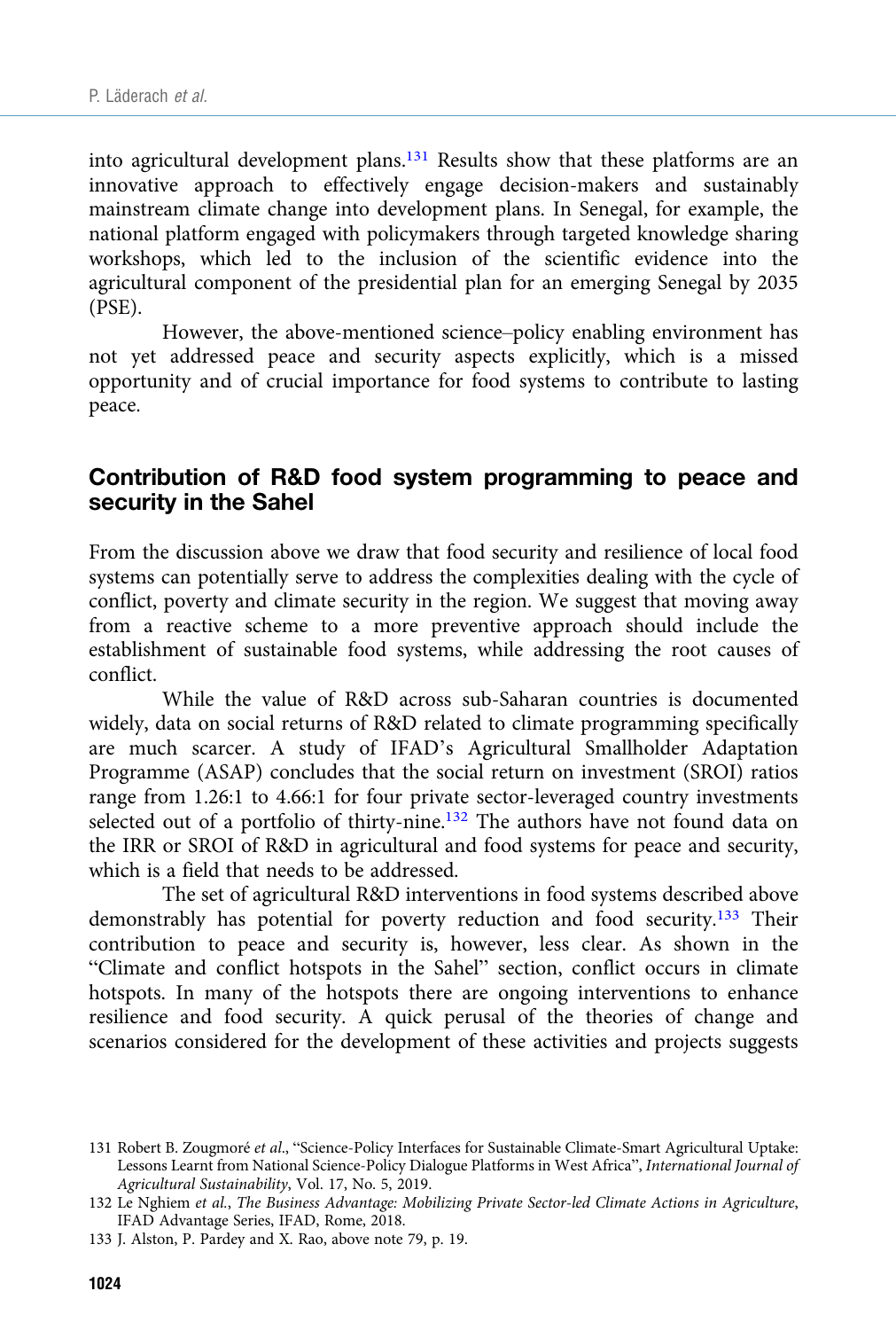that peace and security have not been considered as an outcome from the outset $134$ but have the potential to contribute to lasting peace.<sup>135</sup> In Table 3 we therefore summarize the potential contributions of these R&D agricultural and food systems activities and programming for peace and security. R&D activities contribute through specific mechanisms towards peace and security such as managing risk, transferring risk, adapting, and leveraging natural capital and financial capital.

Table 3. Overview of climate and drivers that exacerbate food systems and its respective R&D activities that have the potential to buffer those drivers and contribute to peace and stability

## Climate drivers that exacerbate food systems and put strain on peace

Small-scale farmers that do not receive adequate information and capacity building are often caught unprepared when required to respond to climate variability. This leads to cycles of low output resulting in low income. The income disparity and inequality between local farmers and other citizens can fuel social envy and can be potential sources of conflict<sup>136</sup>

## R&D activities and programming in food systems and its potential to contribute to peace and stability in the Sahel

Manage risk: CIS that use seasonal and weather forecasts to provide agricultural climate advisory and forecast-based finance can enable anticipatory actions for disaster mitigation at the community and government levels. These actions minimize losses and damages caused by shocks such as floods, droughts or storms, and reduce the need for humanitarian assistance in their aftermath. Through reducing the recovery time and the number of food-insecure people, these strategies can reduce the risk of community destabilization, riots, and protests

Continued

- 134 Bia Carnero et al., A Web Analytics Approach to Map the Influence and Reach of CCAFS, Working Paper No. 326, CGIAR Research Program on Climate Change, Agriculture and Food Security (CCAFS), 2020.
- 135 Theresa Liebig et al., CGIAR's Contribution to Peace: Portfolio Analysis, CGIAR Focus Climate Security Report, CCAFS, April 2020.
- 136 U. Pakasi, above note 120, p. 27.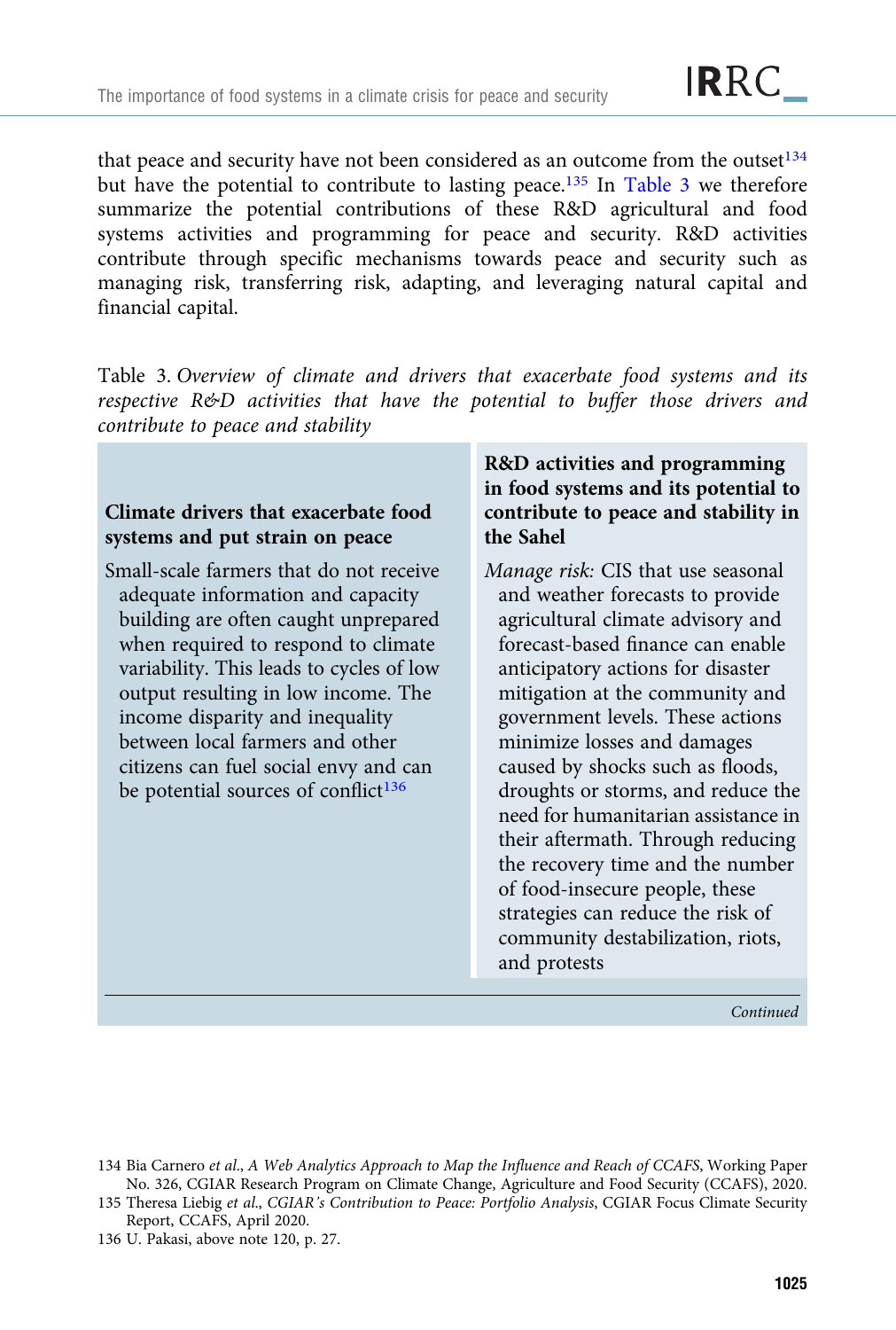#### TABLE 3. Continued

## Climate drivers that exacerbate food systems and put strain on peace

Extreme drought events that lead to crop failure or livestock death accelerate competition over the same scarce resources and increase, for example, territorial tensions over pasture and surface and underground water resources.<sup>137</sup> This creates a fruitful environment for extremist groups like Al-Shabab to recruit fighters by offering cash and other benefits to individuals trapped in poverty and lacking alternative sources of livelihoods<sup>138</sup>

Recurrent, pervasive and co-occurring climate hazards (e.g. seasonal drought and heat stress) can lead to recurring conflict among people whose farming systems are rainfed and therefore exposed to these hazards.<sup>139</sup> As water availability diminishes due to lack of rain and hot weather, intercommunal conflict over access to wells and riverbeds becomes more likely<sup>140</sup>

### R&D activities and programming in food systems and its potential to contribute to peace and stability in the Sahel

- Transfer risk: Insurance helps transfer risk out of farming households and in general provides safety nets and protective coverage, which unlocks safer productive investment. Weather index insurance specifically provides protective coverage for smallholder farmers against the risk of droughts. Farmers receive pay-outs when levels of seasonal rainfall fall below a critical threshold, threatening their crop performance and their main source of livelihood. This prevents climate shocks from leading to loss of crop and livestock, assets, income, price volatility and food insecurity
- Adaptation: Climate-sensitive crop improvement (adapt) also referred to as climate-smart breeding, seeks to develop novel crop varieties that are adapted to the set of climate stresses that are prevalent in a given site or region. $141$  Climate-ready varieties maintain productivity under single or combined stresses (e.g. droughts, floods, shorter rainy

- 138 J.-F. Maystadt, M. Calderone and L. You, above note 125, p. 28.
- 139 C. Hendrix and I. Salehyan, above note 53, p. 12.

<sup>137</sup> U. Bob and S. Bronkhorst, above note 124, p. 28.

<sup>140</sup> C. H. Kahl, above note 100, p. 22.

<sup>141</sup> J. Ramirez-Villegas et al., above note 81, p. 19; A. J. Challinor et al., above note 88, p. 20.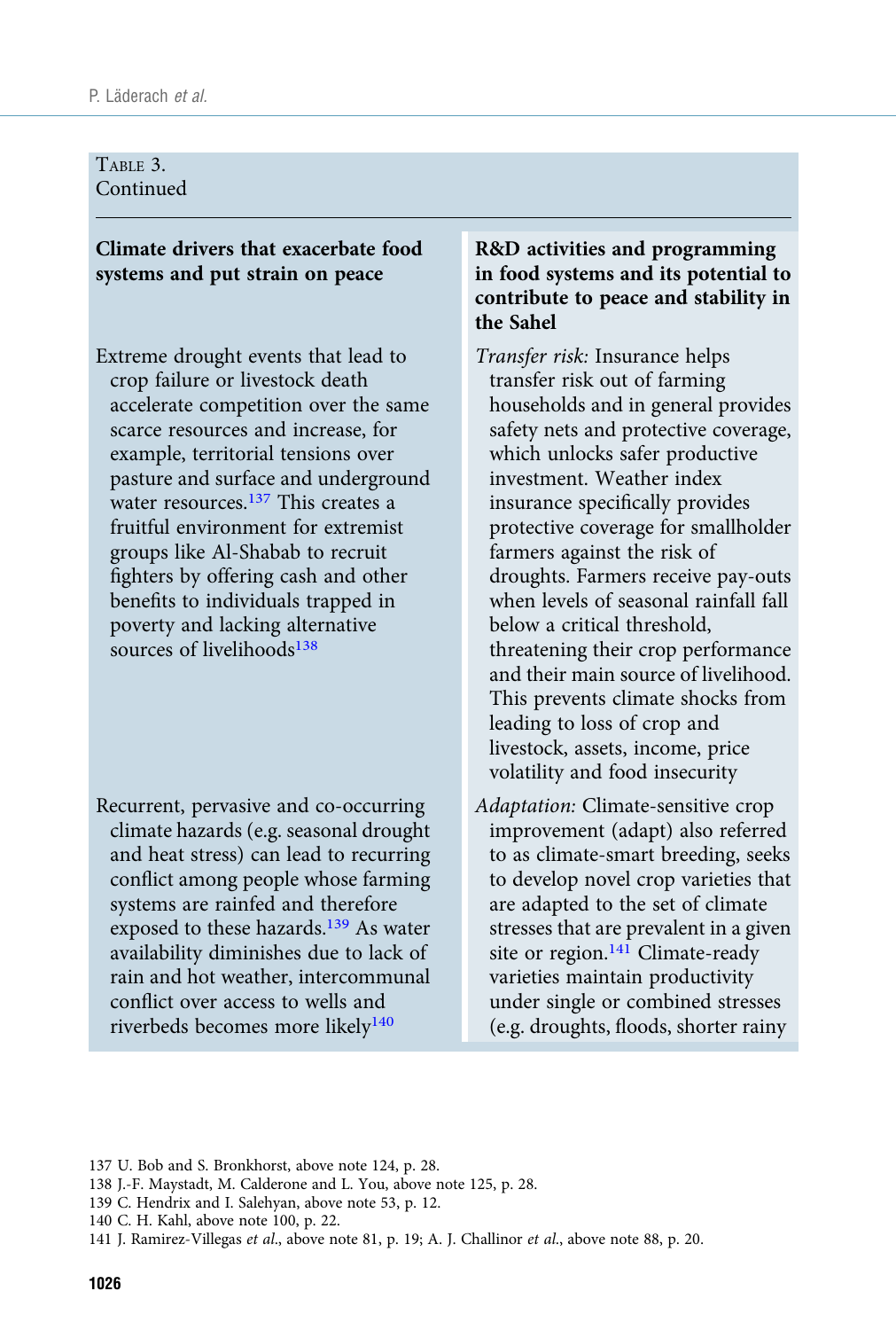Rapid population growth in the Sahel means that total food production needs to increase to reduce the risk of food-insecurity crises. Sustainably increasing food production under climate stress is a major challenge. At the same time, food security is an important driver connecting climate to conflict ("Pathways through which climate and conflict relate" section). Empirical research suggests that adverse climate impacts affecting food and livestock prices in sub-Saharan Africa can lead to low-level political violence (e.g. protests and riots) in urban areas where cheap substitutes are absent<sup>142</sup>

Five years after the adoption of the SDGs there is still an enormous gap of US\$ 2.5 trillion annually with respect to the funding required for their implementation.<sup>143</sup> These are funds required to achieve SDG 1 on no poverty, SDG 2 on zero hunger, SDG 13 on climate action and SDG 16 on peace

seasons, waterlogging, high temperatures). As a result, farming systems are more productive under harsher climates and climate variability

- Leverage natural capital: CSA practices support vulnerable populations by increasing food security, helping them adapt to climate stress, while decreasing GHG emissions as a co-benefit. CSA practices in the Sahel include water-smart activities such as solar pumps, on farm water management, rainwater harvesting; seed- and breed-smart activities such as adapted varieties, breeds and seed banks; soil-, carbon- and nutrient-smart activities such as agroforestry systems, integrated nutrient management, terraces. These activities effectively create a sustainable pathway toward greater food production under climate change, which reduces food insecurity
- Leverage financial capital:

Sustainable finance refers to any form of financial service integrating environmental, social and governance (ESG) criteria into the business or investment decisions for the lasting benefit of both clients and society at large. Sustainable finance that deploys public capital

Continued

<sup>142</sup> V. Koubi, above note 43, p. 11; J.-F. Maystadt and O. Ecker, above note 49, p. 12; C. Raleigh, H. Choi and D. Kniveton, above note 45, p. 11.

<sup>143</sup> UNCTAD, above note 126, p. 28.